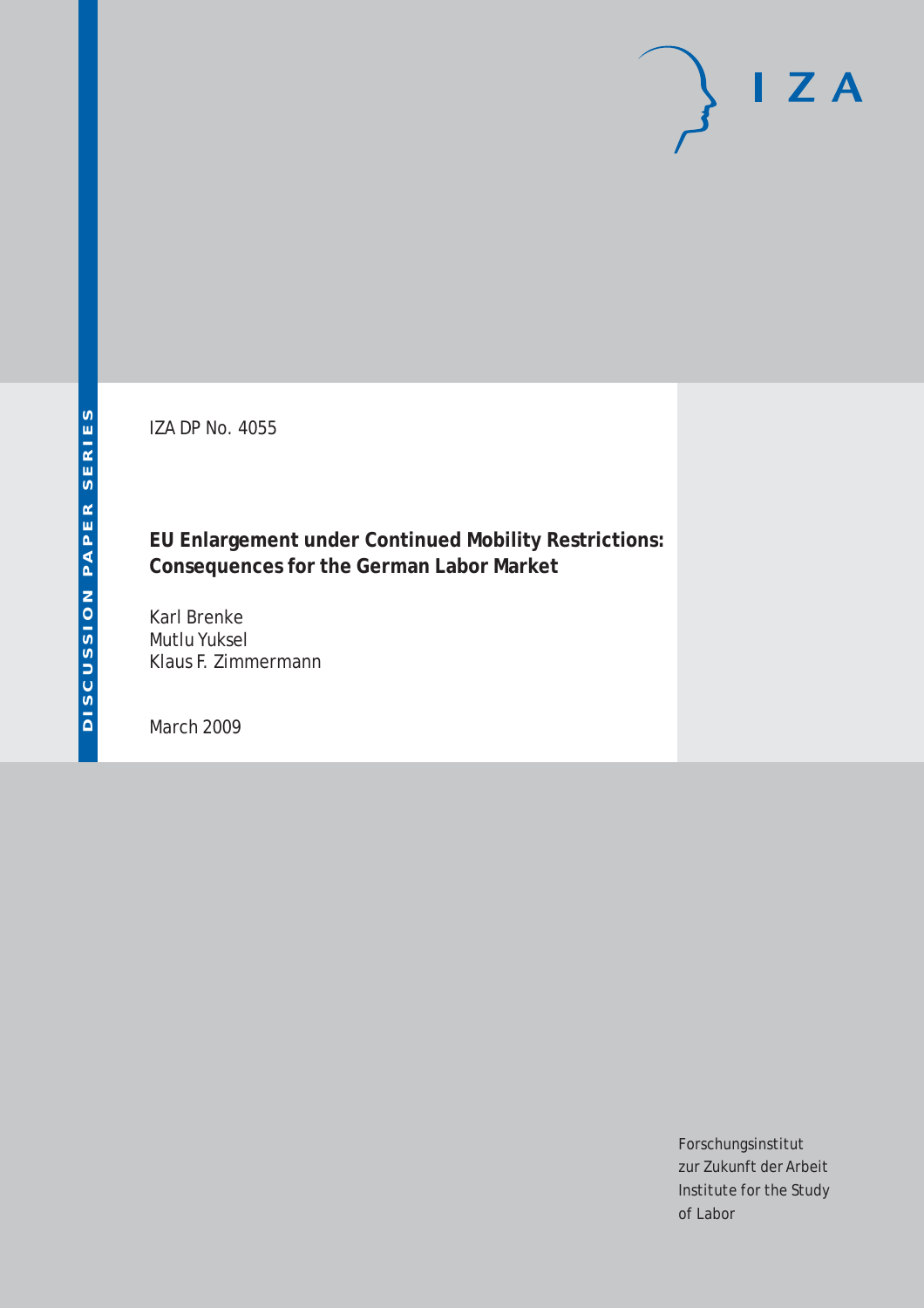# **EU Enlargement under Continued Mobility Restrictions: Consequences for the German Labor Market**

# **Karl Brenke**

*DIW Berlin* 

# **Mutlu Yuksel**  *IZA*

# **Klaus F. Zimmermann**

*IZA, Bonn University and DIW Berlin* 

Discussion Paper No. 4055 March 2009

IZA

P.O. Box 7240 53072 Bonn Germany

Phone: +49-228-3894-0 Fax: +49-228-3894-180 E-mail: [iza@iza.org](mailto:iza@iza.org) 

Any opinions expressed here are those of the author(s) and not those of IZA. Research published in this series may include views on policy, but the institute itself takes no institutional policy positions.

The Institute for the Study of Labor (IZA) in Bonn is a local and virtual international research center and a place of communication between science, politics and business. IZA is an independent nonprofit organization supported by Deutsche Post Foundation. The center is associated with the University of Bonn and offers a stimulating research environment through its international network, workshops and conferences, data service, project support, research visits and doctoral program. IZA engages in (i) original and internationally competitive research in all fields of labor economics, (ii) development of policy concepts, and (iii) dissemination of research results and concepts to the interested public.

IZA Discussion Papers often represent preliminary work and are circulated to encourage discussion. Citation of such a paper should account for its provisional character. A revised version may be available directly from the author.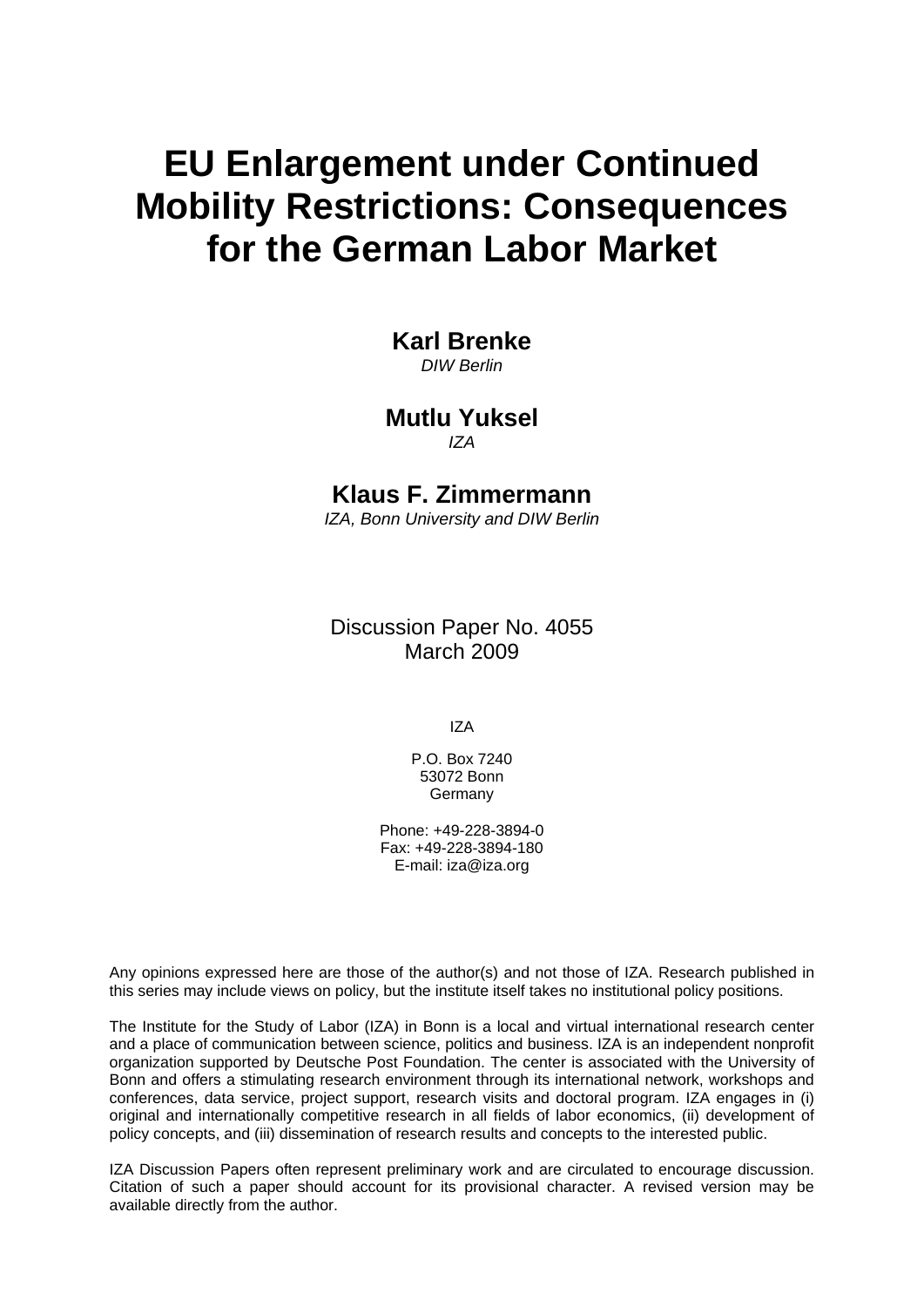IZA Discussion Paper No. 4055 March 2009

# **ABSTRACT**

# **EU Enlargement under Continued Mobility Restric[ti](#page-2-0)ons: Consequences for the German Labor Market[\\*](#page-2-0)**

The numbers of migrants from the accessions countries have clearly increased since the enlargement of the EU in 2004. Following enlargement, the net inflow of EU8 immigrants has become 2.5 times larger than the four-year period before enlargement. Poles constitute the largest immigrant group among the EU8 immigrants: since enlargement, 63% of all immigrants and 71% of EU8 immigrants are from Poland. This chapter presents new evidence on the impact of immigrant flow from EU8 countries on the German labor market since EU enlargement. Unlike other EU countries, Germany has not immediately opened up its labor market for immigrants from the new member states. Nevertheless, our analysis documents a substantial inflow and suggests that the composition of EU8 immigrants has changed since EU enlargement. The majority of the new EU8 immigrants are male and young, and they are less educated compared to previous immigrant groups. We also find that recent EU8 immigrants are more likely to be self-employed than employed as a wage earner. Furthermore, these recent EU8 immigrants earn less conditional on being employed or selfemployed. Our findings suggest that these recent EU8 immigrants are more likely to compete with immigrants from outside of Europe for low-skilled jobs instead of competing with German natives. While Germany needs high-skilled immigrants, our analysis suggests that the new EU8 immigrants only replace non-EU immigrants in low-skilled jobs. These results underline the importance of more open immigration policies targeting high-skilled immigrants. The current policy not only cannot attract the required high-skilled workforce, but also cannot avoid the attraction of low-skilled immigrants, and is a complete failure.

JEL Classification: J61, F22, E24

Keywords: EU enlargement, international migration, wages, employment

Corresponding author:

 $\overline{a}$ 

Klaus F. Zimmermann IZA P.O. Box 7240 D-53072 Bonn **Germany** E-mail: [Zimmermann@iza.org](mailto:Zimmermann@iza.org) 

<span id="page-2-0"></span><sup>\*</sup> We would like to thank the Statistisches Bundesamt (German Federal Statistical Office) and the Statistical Offices of the *Bundesländer* for allowing us to use the Microcensus data through the Forschungsdatenzentrum Berlin-Brandenburg. We thank in particular the staff of the Forschungsdatenzentrum for valuable assistance.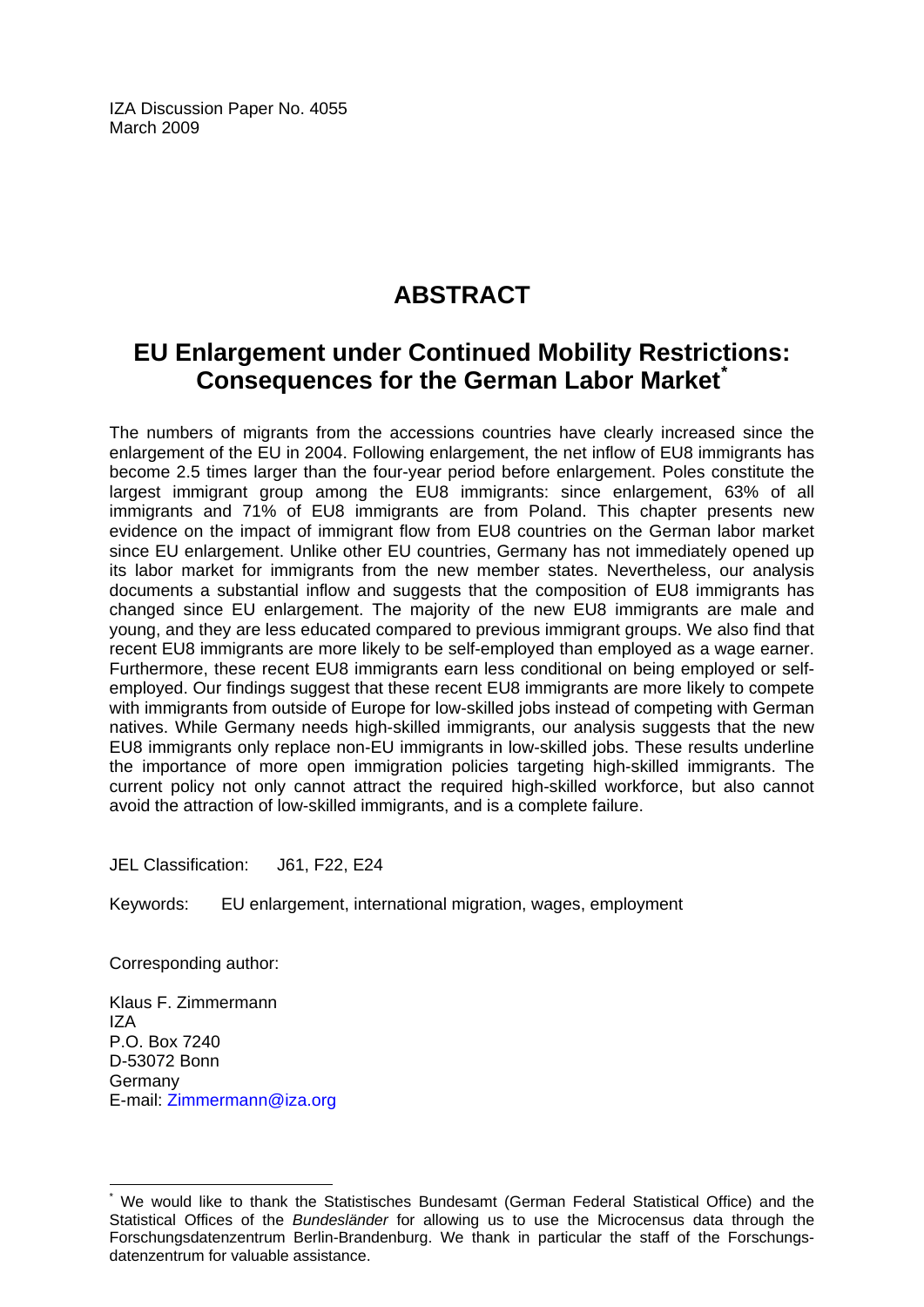# **1. Introduction**

Germany has been experiencing a large inflow of immigrants for at least the last four decades. Post Second World War labor immigration into Germany began during the 1960s and 1970s, when Germany invited approximately 3 million guest-workers especially from Southern Europe, the former Yugoslavia and Turkey. Since reunification some 15 years ago, 2.5 million people from Eastern Europe have moved to Germany. Immigration has kept Germany's population constant since the enlargement of the European Union in the spring of 2004.

 According to the Central Register of Foreigners, the total number of immigrants between the age of 15 and 65 in Germany at the end of 2007 was close to 5.5 million, or approximately 10% of the total population in that age group. Immigrants from EU8 countries constituted only 9.3% of all immigrants at the end of  $2007$ .<sup>1</sup> However, net inflows have been increasing from the new member states into Germany despite a "closed door"<sup>2</sup> policy aimed at restricting immigration.

A number of recent studies extensively analyze migration intentions, determinants and scale of migration, effects of the post-enlargement migration flows on the receiving as well as the sending countries' labor markets, welfare systems, and growth and competitiveness for all European countries after EU enlargements (Kahanec and Zimmermann, 2008; Fouarge and Ester, 2007a, 2007b; Bonin et al., 2008; Zaiceva and Zimmermann, 2008; De Giorgi and Pellizzari, 2006; Blanchflower and Lawton, 2008).

 $1$ <sup>1</sup> The percentages of immigrants from the more traditional source countries are as follows: 24.6% of the 5.5 million are from EU15 countries; 24.1% from Turkey; 13.2% from the former Yugoslavia; 5% from the ex-Soviet Union; and 20.1% from outside of Europe.

 $2^2$  For more detailed information see Brenke and Zimmermann (2007).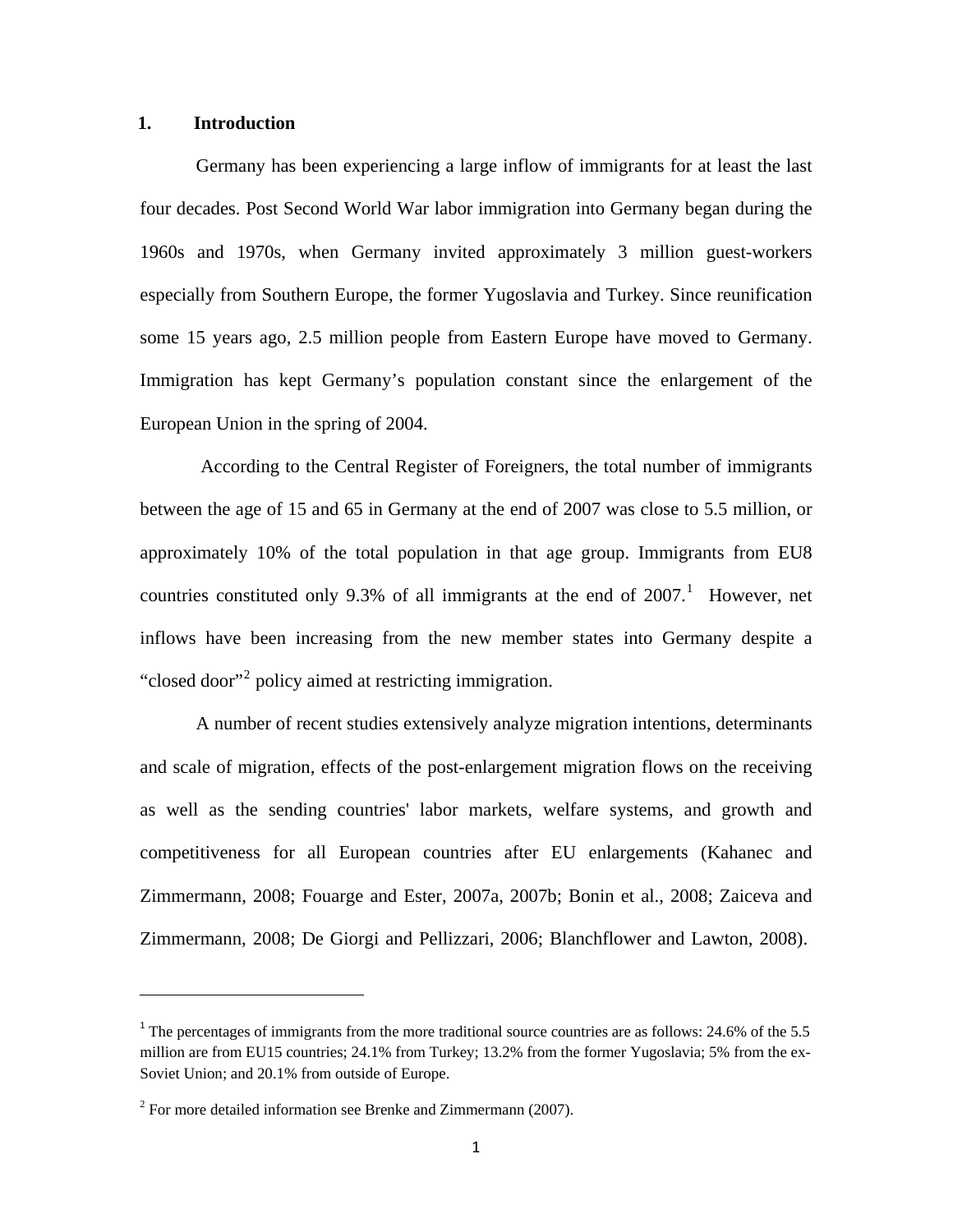This chapter adds to this strand of literature. Here, we investigate the influx of recent EU8 immigrants, their characteristics and how they impact the German labor market. In the next section, we provide the legal framework governing Germany's restrictive policy, and any exceptions made for new immigrants. In section 3, recent migration and the background of EU8 immigrants are studied. In section 4, we offer a broad picture of the main characteristics of this group of immigrants, their observed skills and their labor market outcomes. Section 5 compares the labor market situation of these recent EU8 immigrants to that of other immigrant groups and natives. Finally, section 6 discusses the main findings and provides some immigration policy recommendations in view of the results.

# **2. The Legal Framework**

During the negotiations regarding the enlargement of the EU which took place on May 1st 2004, the individual countries of "old" Europe (EU15) were able to decide for themselves how far they would relax their border restrictions for new migrants from the new member states. Germany has since had a restrictive policy and denied both workers and companies from the accession countries complete freedom, with the exceptions of Cyprus and Malta. Therefore, Germany, together with Austria, are unique because they are the only member states which have not extensively relaxed restrictions on migrants from the accession countries of 2004. However, holes have appeared in the fence which has been raised to block immigrants from the new member states. The following summarizes the exceptions for workers and businesses.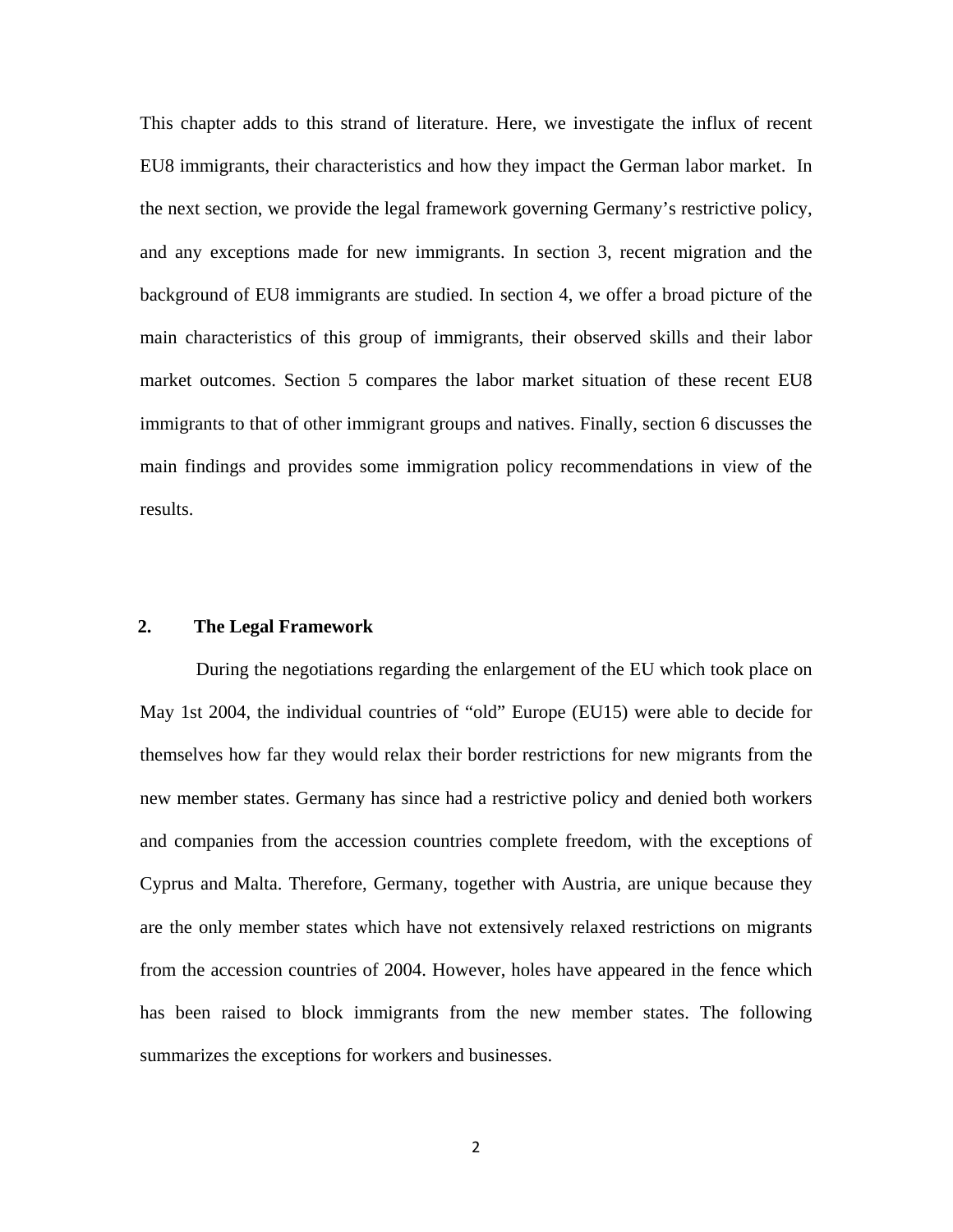Self-employed workers from the EU8 are allowed to settle in Germany and run a business. However, they may not employ workers from their home country. Temporary work permits are given to employees from EU8 countries (including Bulgaria and Romania), but only if German workers or established immigrants are not put at a disadvantage.<sup>3</sup> Further training can also count as employment. In 2007, government job agencies issued 61,000 work permits (without seasonal workers, domestic servants) for EU8 citizens and 19,000 for workers from Bulgaria and Romania. It should also be said, however, that 12,000 applications from the new member states were rejected.<sup>4</sup> In addition to these permits, 286,000 seasonal working permits were issued, where 79% were used by Poles.

Even though politicians evidently expect German companies to face strong competition - especially due to lower wages - and have restricted the free movement of most services, businesses of certain sectors can operate with different permits. For instance, the IT industry or consultation companies can operate freely in Germany, and they may also employ workers from abroad. However, some foreign companies are allowed to be active in sectors such as the building industry, the decorating business, and cleaning companies but only with so-called "key personnel", who are "management and personnel with the qualifications and expertise for the job or area of work, and skills which are necessary for the home (German) company base."<sup>5</sup>

<sup>&</sup>lt;sup>3</sup> See § 284, Abs. 1 SGB III. SGB means Sozialgesetzbuch (social law).

<sup>4</sup> See Bundesagentur für Arbeit (2008).

 $<sup>5</sup>$  See Christen (2004).</sup>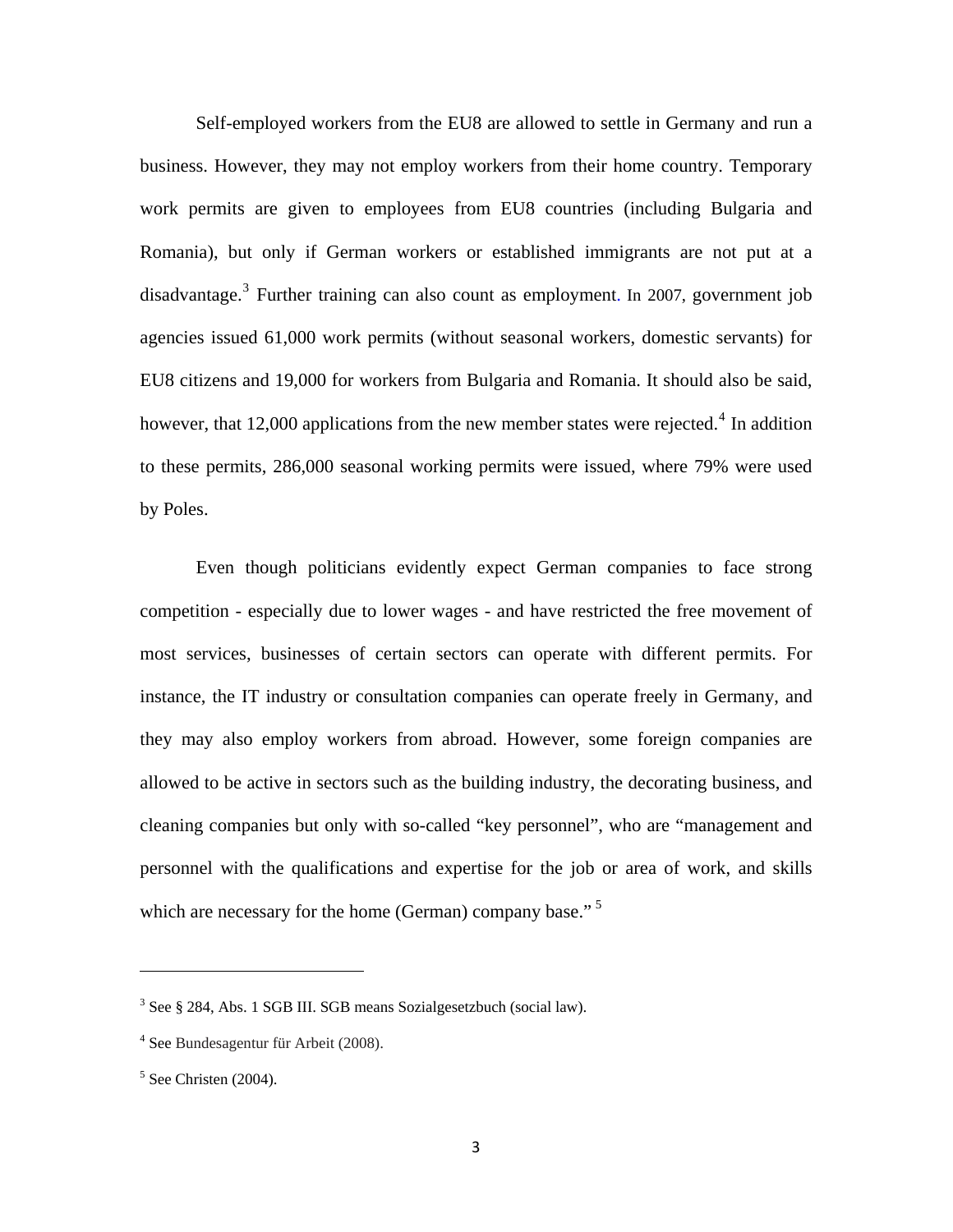The other exceptions are so-called "contingency contracts", which are mainly for farm helpers, and "special contracts" for high-skilled workers. Such contingency contracts have been around for decades and are not just associated with the enlargement process. These types of contracts are mainly established by bilateral agreements between Germany and certain EU8 countries, and they are referred to as "contingent labor forces", which are for workers who only stay in Germany for a specific period of time.

Generally, the immigration of high-skilled workers is possible, especially in the IT industry, but this is not related to EU8 expansion. The earnings are fixed for this type of immigrants, who need to earn in Germany a minimum gross annual salary of 86,400 euros. However, as few people immigrated to Germany as a result, the German government in the summer of 2007 decided to lower the limit to  $63,600$  euros.<sup>6</sup> In addition, there are also special rules for individual professions e.g. scientists working in research or people who work at fairgrounds. These high-skilled permits are issued in very low numbers relative to the total number of work permits issued in Germany. Ultimately, it is also possible for a foreigner outside the EU15 to obtain a work permit by marrying a German national.

There has been little debate or disagreement between the political parties on limiting access to Germany for immigrants from EU8 countries. Therefore, it is expected that Germany's current policy will remain until 2011, when the transitional period of the free movement of workers and services expires. This is all the more likely given the slowing down of the economy since 2008.

<sup>&</sup>lt;sup>6</sup> Numbers for the issued work permits for IT workers exist only for countries outside of the EU. This number was 3,400 in 2007. See Bundesagentur für Arbeit (2008).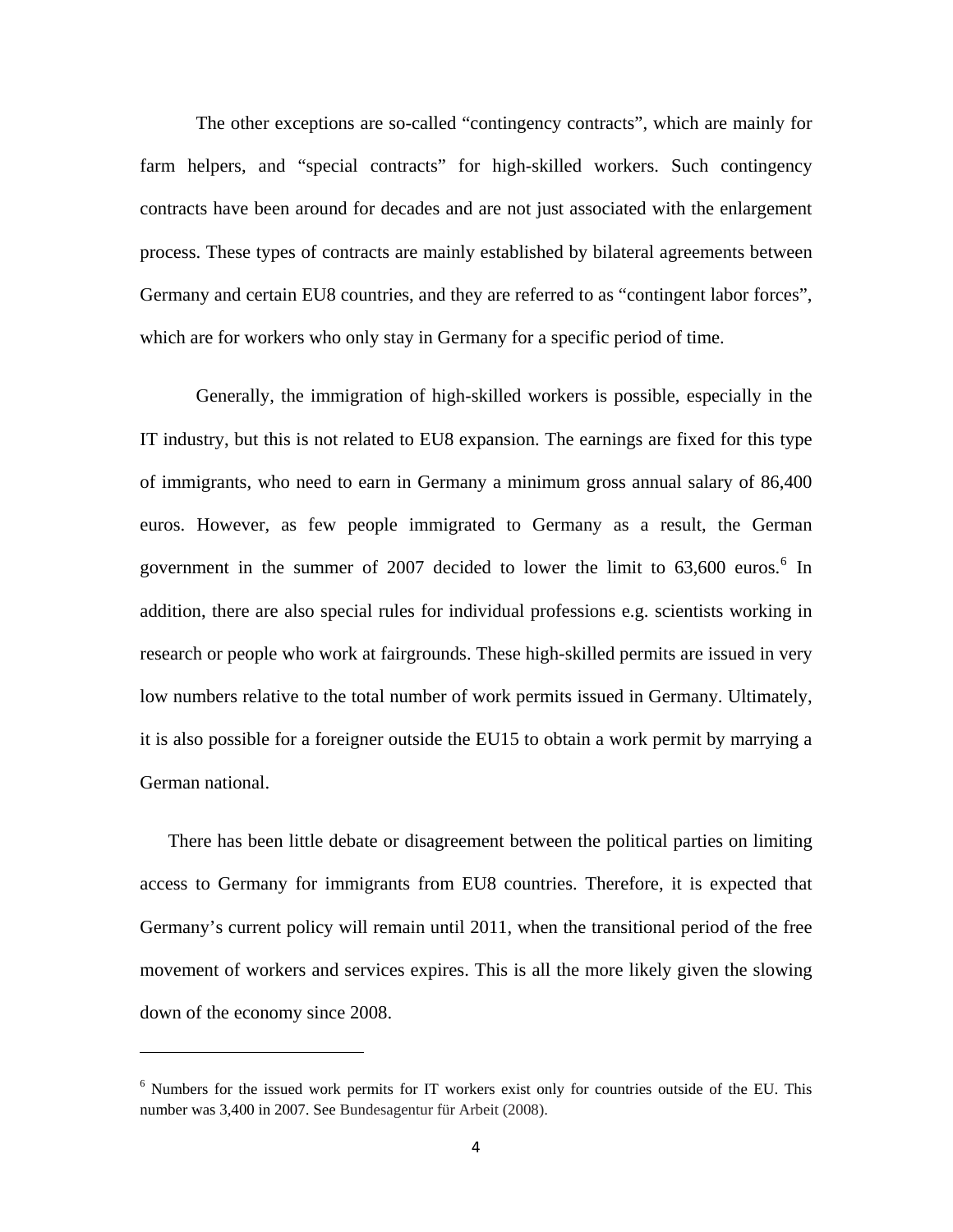#### **3. Migration Movement and Background of People from EU8 Countries.**

The following findings are based on two official data sources on the population from regional registry offices in the community ("örtliche Melderegister") and the Central Registry of Foreigners ("Ausländerzentralregister"). The data sets contain personal information about immigrants (and emigrants) such as age, sex, nationality and length of stay.

Table 1 presents annual inflows and net migration numbers in Germany from different countries, including EU8 countries, from 2000 to 2006. The number of migrants from the accessions countries has clearly increased since the enlargement in 2004. The net gain of EU8 immigrants is 2.5 times larger than in the four-year period before enlargement. Had it not been for migration from the EU8, Germany would have had a net loss of migration. A decrease of net-migration resulted from a more than 50% drop in the number of immigrants from other important source countries, including Turkey, Russia and Ukraine, along with countries further outside Europe. The outflows of German citizens and EU15 immigrants have been higher than the inflows, resulting in a net loss over the last 2 years. The total net gain is predominantly caused by Polish migration and is at around 65%.

# [Table 1 here]

As mentioned above, Poland, responsible for 71% of EU8 immigrants, is the major source country for EU8 migration. Hungary is the second most significant source country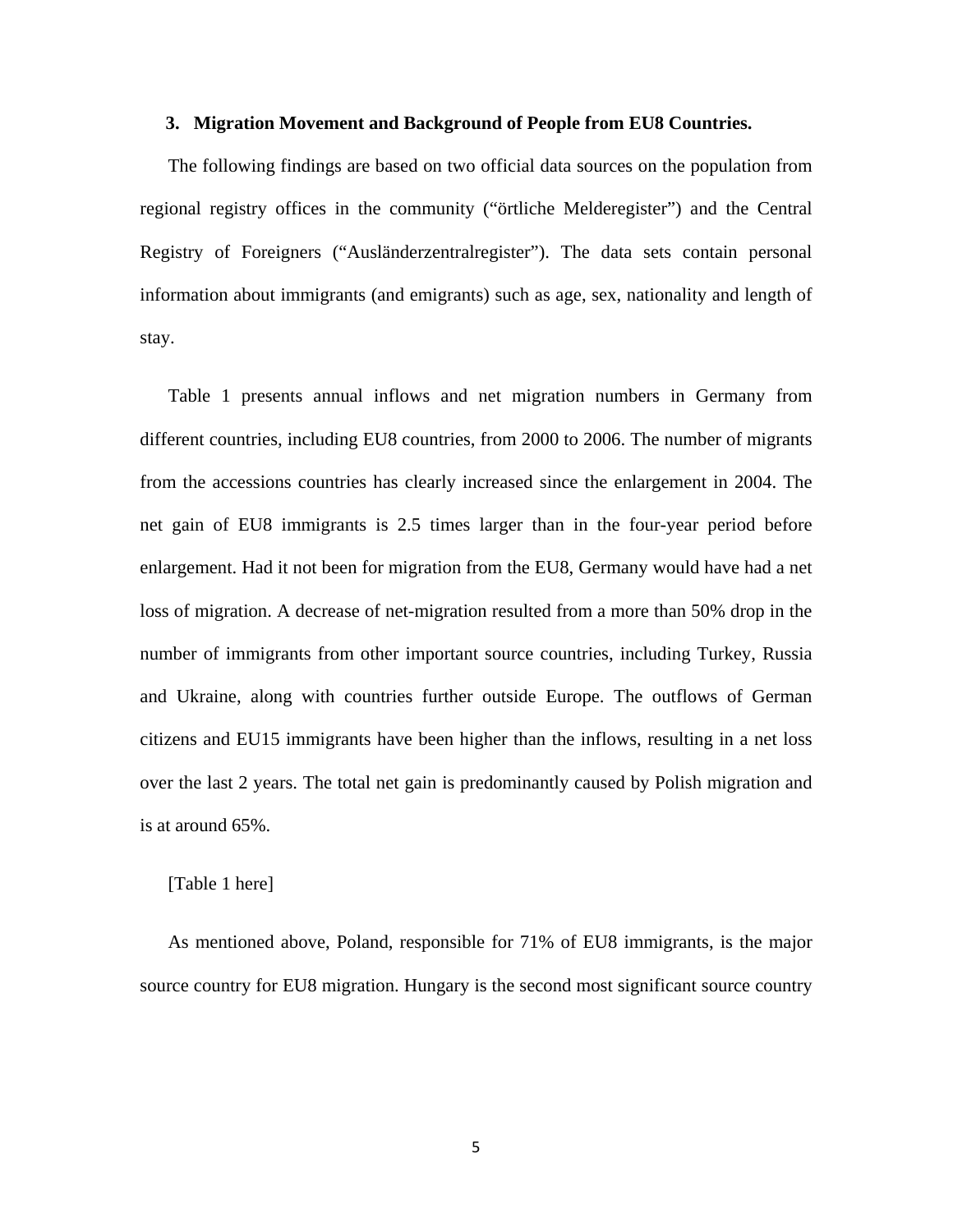and Estonia the least.<sup>7</sup> For each EU8 immigrant living in Germany, there are 116 who live in the home country. Poles clearly dominate the recent immigrant flow. That is not surprising given that Poland is by far the most populated of the EU8 countries. Similar vein, if the number of immigrants in Germany is compared to their source country's population, Poles rank clearly above the other EU8 countries as well. In particular, for each Polish immigrant living in Germany, there are 81.4 Poles residing in Poland. Relatively few migrants come from the Czech Republic<sup>8</sup>, which is surprising given its proximity to Germany. This may indicate that recent EU8 migration is intentionally temporary.

When we analyze the distribution of recent immigrants according to age cohorts, we find evidence suggesting that EU8 immigrants' main aim when migrating to Germany is employment. Immigrants from EU8 countries mainly comprise of those in the age group 25 to 45. For every immigrant in Germany from an EU8 country aged between 25 and 35, there are 66 people of the same age living in the EU8 countries.<sup>9</sup> Furthermore, immigrants from the EU8 who have migrated after 2004 have migrated with fewer children than other immigrants: 14.7% of other immigrants and only 5.4% of EU8 immigrants were younger than 15 years old in 2007. However, it is quite likely that their children have remained in the source country.

<sup>&</sup>lt;sup>7</sup> 10% from Hungary, 6% from the Czech Republic, 4% from Slovakia, 3% from Slovenia and Lithuania, 2% from Latvia and 1% from Estonia.

<sup>&</sup>lt;sup>8</sup> For each Czech immigrant in Germany, there are 356 Czechs living in the Czech Republic; 1:342 for Hungary; 1:265 for Estonia; 1:219 for Slovenia; 1:195 Latvia; 1:139 Lithuania; 1:64 Slovakia

 $9^9$  One immigrant who is in the same age cohort living in Germany to 310 people who are between 15 to 20 years old living in the EU8 countries; 113 aged 20 to 25; 88 aged 35 to 45; 121 aged 45 to 55; 212 aged 55 to 65.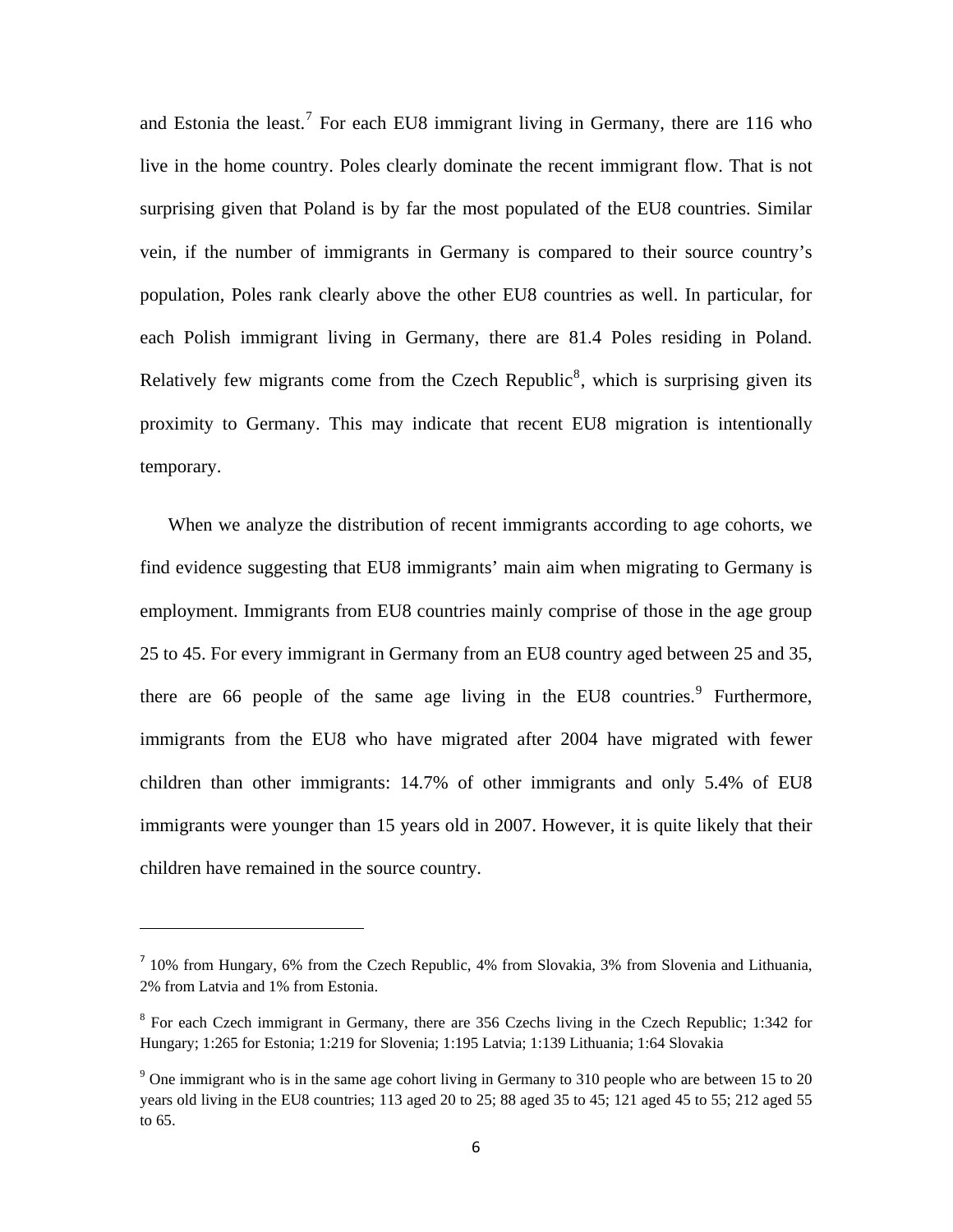When we explore the composition of recent immigrants by gender, there is a slight decline in the share of working age females amongst EU8 immigrants, which decreased from 55.3% in 2004 to 52.7% in 2007. Furthermore, the share of women increased from the Baltic States and the Czech Republic during the same period. However, these national groups have fewer immigrants in Germany, which is in contrast to Poles, whose numbers have disproportionately increased, with the share of Polish women decreasing by around 4 percentage points<sup>10</sup> in 2007. There are also gender differences along with age differences between immigrant cohorts from these countries. For instance, there were twice as many men as women aged between 25 and 34 who migrated in the period 2005 to 2007.

Not only do men have higher levels of immigration, but they have been more likely to leave Germany since 2004. Both male inflow and outflow numbers are larger than those of females, and hence, so are the net migration numbers. In 2007, one quarter of EU8 immigrants stayed less than a year in Germany, and 70% stayed less than three years. Compared to the earliest data, which are from 2005, the average duration of residence has risen considerably for EU8 immigrants; while it has remained the same for EU15 and non-EU immigrants.

 To summarize, there was a definite increase in immigration to Germany after EU enlargement. There would have been a net loss of migration as early as 2006 without immigrants from EU8 countries, mainly Poland. The migration flow after EU enlargement has consisted mostly of Polish migrants, especially men, who have moved to

<sup>&</sup>lt;sup>10</sup> In 2007, the share of females from Estonia was 74.2%; Latvia 69.8%; Lithuania 73.8%; Poland 51.1%; Slovakia 59%; Slovenia 51.9%; the Czech Republic 67.7%; and Hungary 40.8%.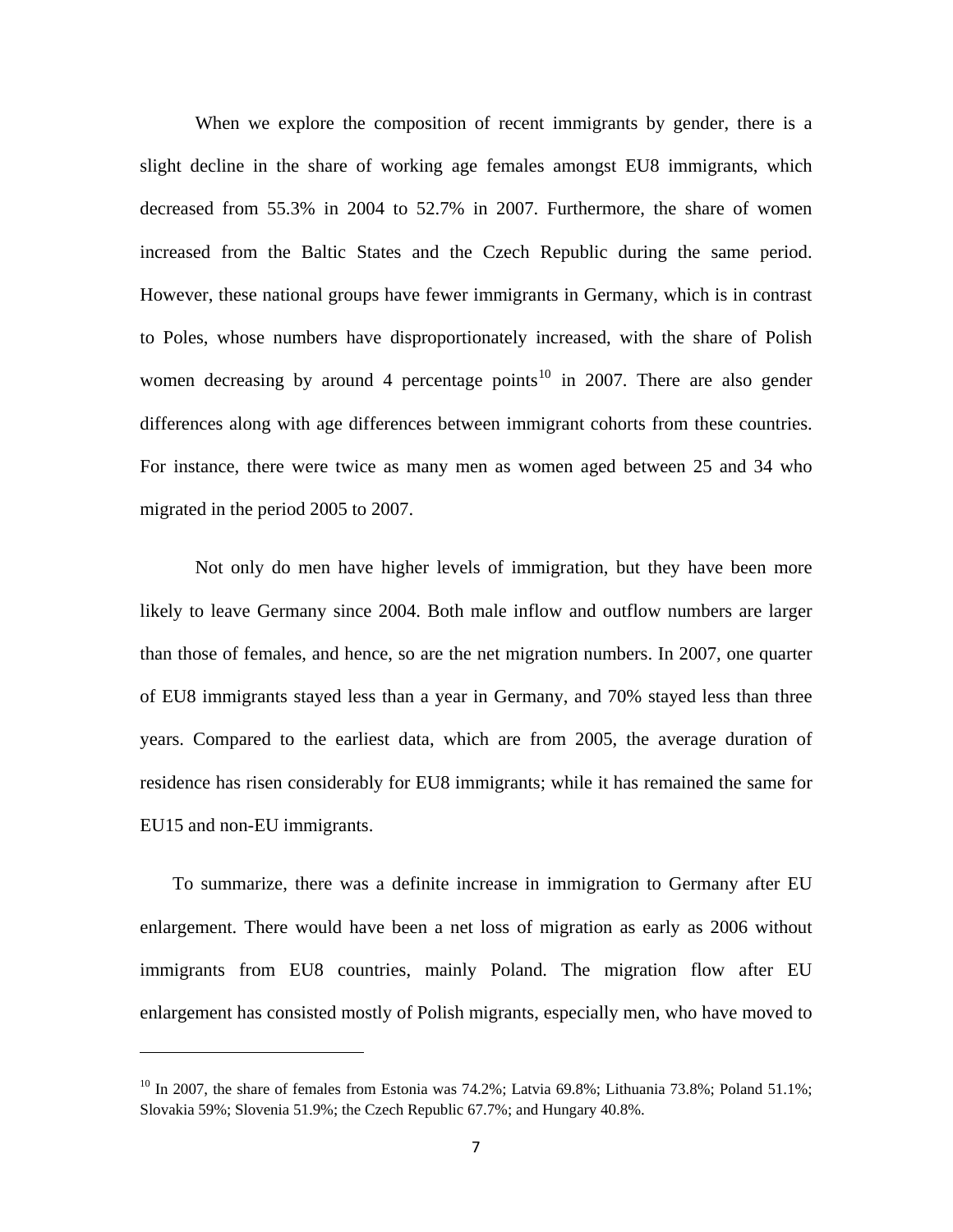Germany, and migrants from the EU8, which have exhibited large fluctuations. The most significant group is aged between 25 and 45; hence, few children have migrated. This suggests that migration was not permanent by intention, but has been a planned temporary move to Germany.

#### **4. Descriptive Statistics**

Although the data in the registry contains information on age, sex, nationality and length of stay, it does not provide much information about the socio-economic characteristics of immigrants in Germany. Therefore, we use microcensus data, which are based on an official survey of households obligated to give information. The microcensus includes 1% of the resident population, and it is a large, representative, random sample containing comprehensive information on socio-demographic and economic characteristics of individuals in Germany. We use data from the 2006 wave, with approximately 380,000 households and 820,000 people in total, which are generally based on face-to-face interviews. The survey also contains information on all household members and has a very high response rate of approximately 97%.

Table 2 reports detailed information from the 2006 microcensus on the labor force participation, employment status, and occupational skill levels according to the source country of the immigrant. EU8 immigrants are divided into two sub-groups of those who migrated before 2004 and those after. The labor force participation rate of EU8 immigrants is lower compared to Germans and EU15 immigrants but higher than or equal to immigrants from other countries. The unemployment rate of recent EU8 immigrants is much lower compared to other immigrants. However, when we exclude students who are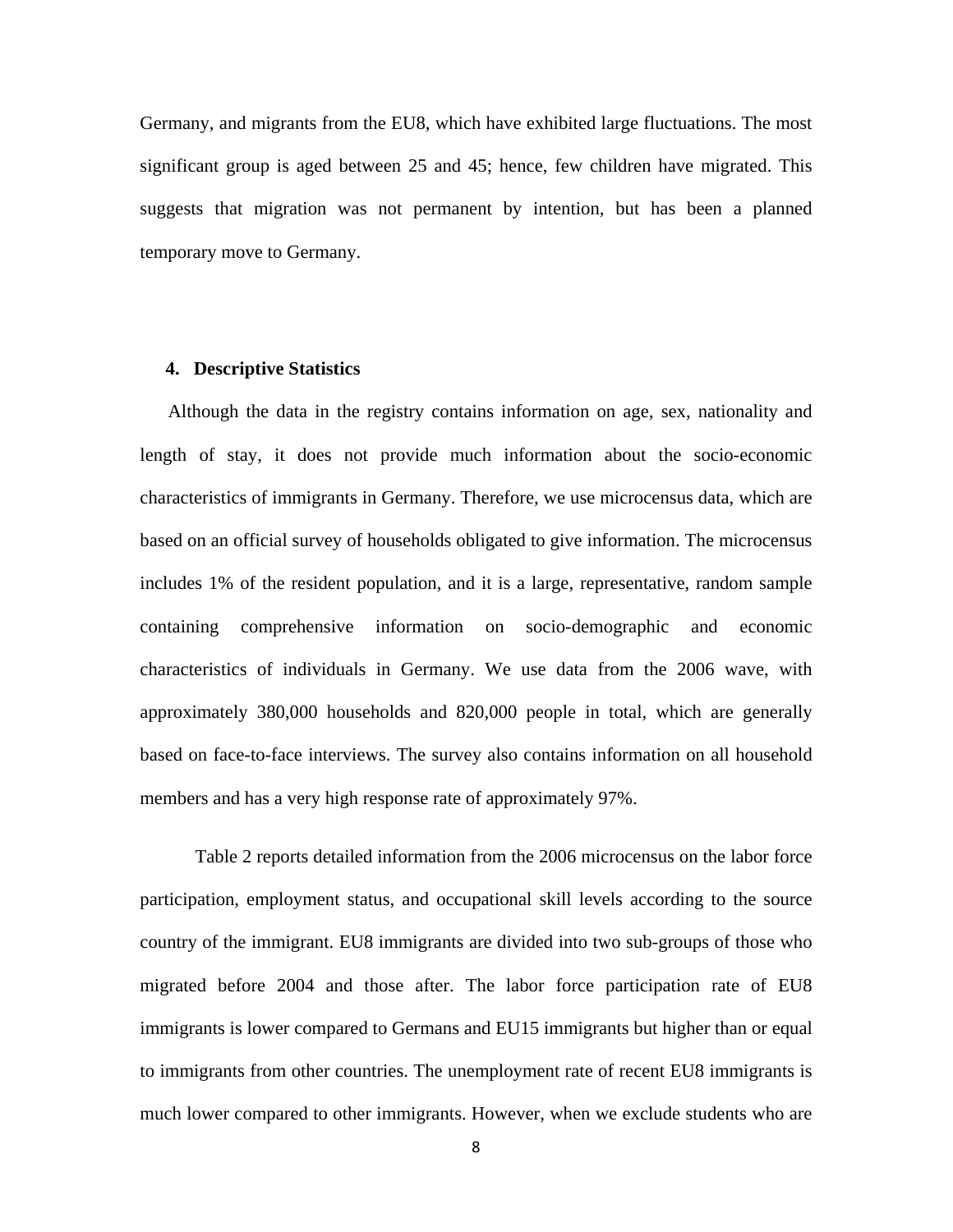also employed, the unemployment rate is about 20% for recent EU8 immigrants and nearly the same as the rate for earlier ones from the EU8. Moreover, the percentage of students from EU8 countries increased from 10% to 15% after enlargement. Although EU15 citizens have free access, recent years have seen a decrease in their migration to Germany.

# [Table 2 here]

Even though the employment rate is higher for EU8 immigrants compared to other immigrants, half of the employed EU8 immigrants are self-employed or work in part-time or mini-jobs<sup>11</sup>. This may be due to legal restrictions faced by EU8 migrants who live in Germany which act as a barrier to the labor market. The percentage of selfemployed immigrants is generally higher than native Germans, with the exception of people from Turkey and South-East Europe. The incidence is especially high for people from the EU8. Obviously, many EU8 immigrants have taken advantage of the opportunity made possible by EU enlargement to take up residence in Germany and become self-employed. This finding probably has to do with the fact that such employment is often associated with simple unskilled jobs. Alternatively, it might be that the type of work an immigrant tends to do is in a legal gray zone or is in fact illegal. It could explain why many immigrants, both from the EU8 and non-EU countries, are marginally employed. Exceptions to this are people from Turkey and the former Yugoslavia: national groups which belonged to an earlier guest worker program. Table 2

 $11$  A mini-job is a form of employment in which up to 400 euros a month can be earned without having to pay any tax or social security contributions. The employer has to make a small social security payment. However, there may also be comparable employment arrangements in an illegal form.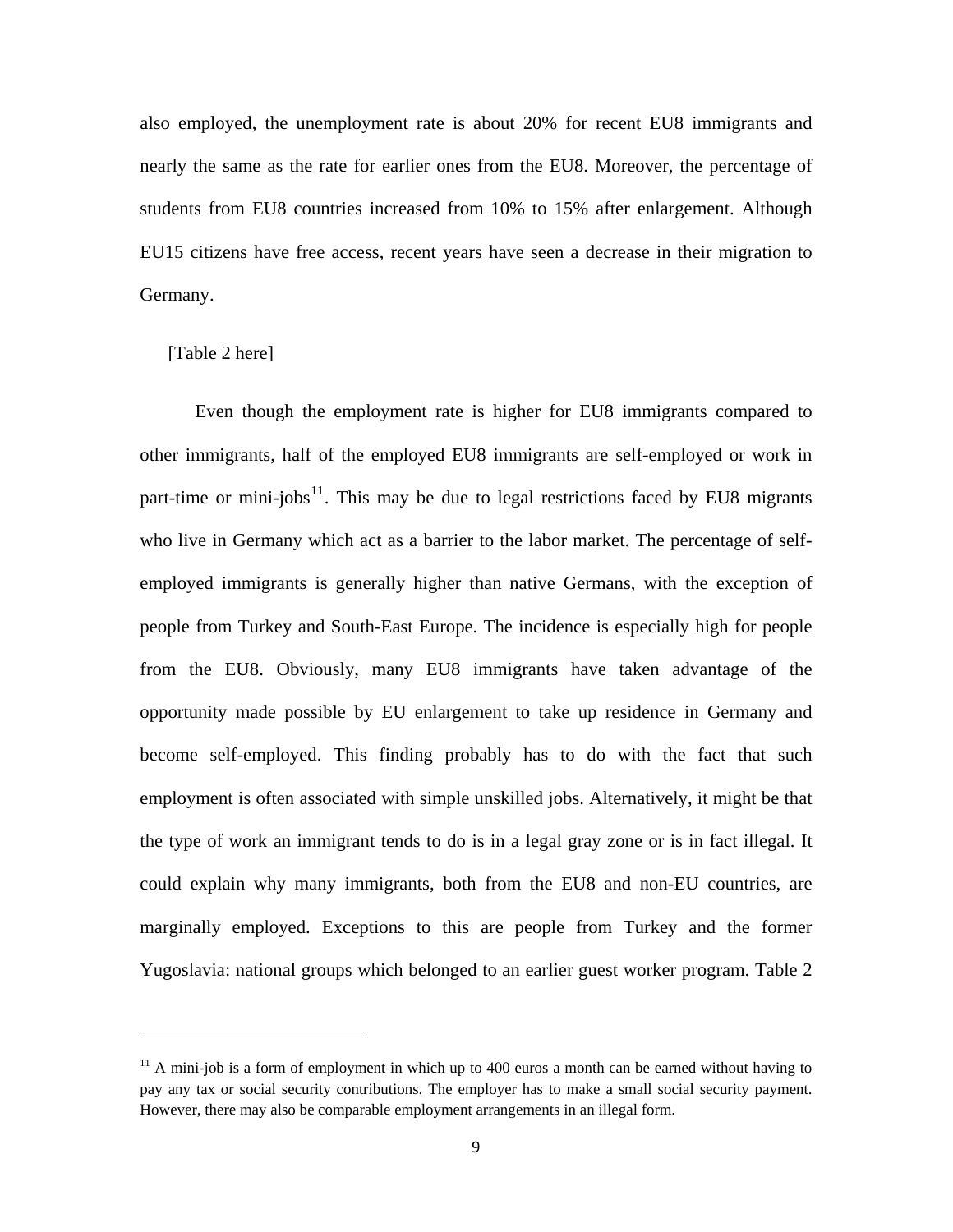also shows that more than half of all immigrant groups reside in the core cities of metropolitan areas. The figures are similar for recent and earlier EU8 immigrants, where 42% and 43% of them live in big metropolitan cities, respectively. This finding suggests that immigrants are attracted by the economic opportunities to be found in big cities. It also seems that enclave networks are important in the choice of residence.

The main interest group is EU8 immigrants, and five main subgroups of the total sample are defined and presented in the following empirical analysis. The first distinction leads to two groups which are based on the criteria of having German nationality. The first group is called "native" and includes those born in Germany and with German nationality since birth. The second group is called "native-others" and contains individuals who were born in Germany but naturalized later (such as second generation immigrants), or who migrated to Germany and have only German nationality (such as ethnic-Germans). Immigrants form the remaining population and are divided into 3 subgroups. The first sub-group is called "EU8" and constitutes immigrants who migrated from and are a national of an EU8 country. The second sub-group is called "EU15" and includes migrants from EU15 countries and the US. The last sub-group is called "non-EU" and covers those from non-EU countries, mainly Turkey, Africa, the Middle East and Asia. Furthermore, individuals who immigrated to Germany before and after the 2004 enlargement were also separately analyzed for each of the groups. The target group that we mainly focus on in our analysis is "recent EU8 immigrants", who migrated from enlargement countries after 2004. For a detailed analysis, we also separate all immigrants groups into two by their year of migration, where "recent" refers to the immigrants who migrate after 2004, and "earlier" refers to the ones that migrated before 2004.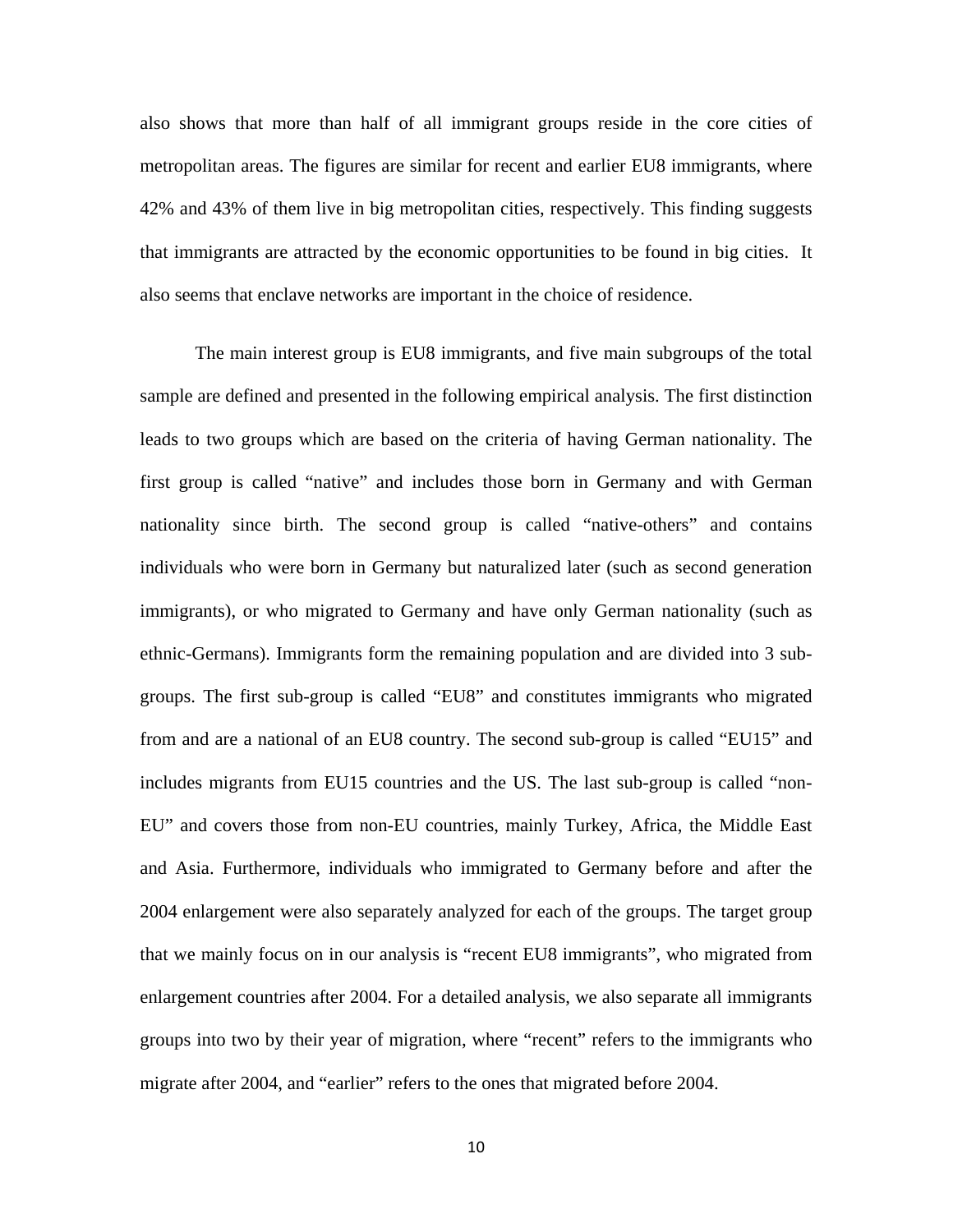EU8, non-EU, EU15 and native-others constitute 1%, 10%, 3% and 5%, respectively, of the weighted sample containing all individuals who are aged between 15 and 65. 7% of all immigrants are from EU8 countries, 22% from EU15, and the remaining 71% are from other countries in our sample. Immigrants from EU8 countries generally migrate at older ages compared to immigrants from all other countries. However, they are also on average more educated than other immigrant groups. The mean age at migration of a EU8 immigrant is 26; whereas it is around 22 for other immigrant groups. On the other hand, if we only focus on immigrants who arrived just 3 years before and after enlargement, we have a different picture. The average age at the time of migration is 32 for an immigrant from the EU15 and 29 for a non-EU country. Furthermore, this average age is the same before and after enlargement. However, an EU8 immigrant's average age at migration was 27 before enlargement, and the mean age of recent immigrants is 31 years old. These figures hint that EU enlargement might have altered the composition of immigrants from EU8 countries, which we will analyze in detail in the remainder of the chapter.

 Figure 1 presents the stock of EU8 immigrants in 2006 by year of arrival and gender, where the years of arrival are divided into 3-year intervals. In order to calculate the stock, we take the number of male immigrants in 2006 from a year of arrival interval and divide this by the total number of males in 2006 and then multiply this share by 100 to express it in percentage points. Female stock percentages are calculated similarly. EU8 immigrants are divided into 12 categories by year of migration providing information on immigrants who migrated between 1971 and 1973, and so forth until 2004 and 2006, which contains the most recent after enlargement influxes of EU8 migrants to Germany.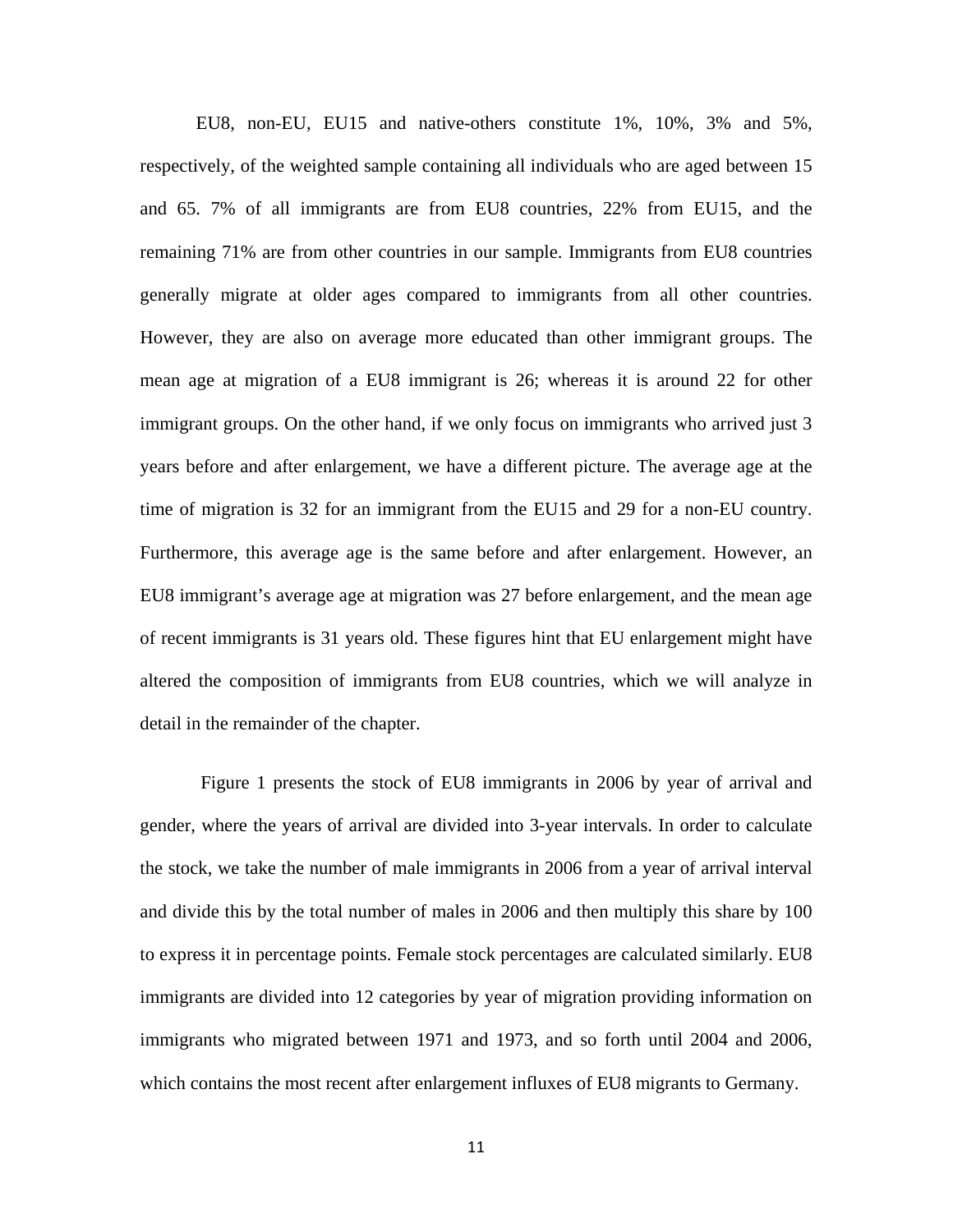The stock of EU8 immigrants who migrated between 1989 and 1991 constitutes 0.19% for all females and 0.17% for all males in 2006. After the collapse of the Berlin Wall, there was a dramatic increase in migration from EU8 countries, and then it fell steeply until 1995. After 1995, migration from these countries started to increase once more with the percentage of females from the EU8 reaching 0.19% at the point of EU enlargement. On the other hand, the share of EU8 male immigrants increased to 0.13% after 2004, but it is still lower than the percentage of female migrants from these countries. The percentage of recent immigrants (those who migrated between 2004 and 2006), other immigrant groups and the immigrants who migrated between 2001 and 2003 are the same or have decreased.

# [Figure 1 here]

The microcensus data provides information on the highest secondary school degree acquired and information related to the type of vocational training that the individual has received. These two variables allow us to construct a continuous measure of years of education. The mean year of schooling is 13.3 years for EU8 immigrants and 12.6 for non-EU immigrants. However, a more detailed analysis reveals that differences in educational attainment have been decreasing over time between those two groups, which we will incorporate in our analysis.

Figure 2a and 2b show the average years of education of immigrant males and females according to the year of arrival in Germany. After 1990, the average years of schooling for immigrant males increased for all immigrant groups. However, before enlargement the average education of EU8 immigrants was higher than of non-EU immigrants and the EU15 group before 2000. The picture has changed since 2004: the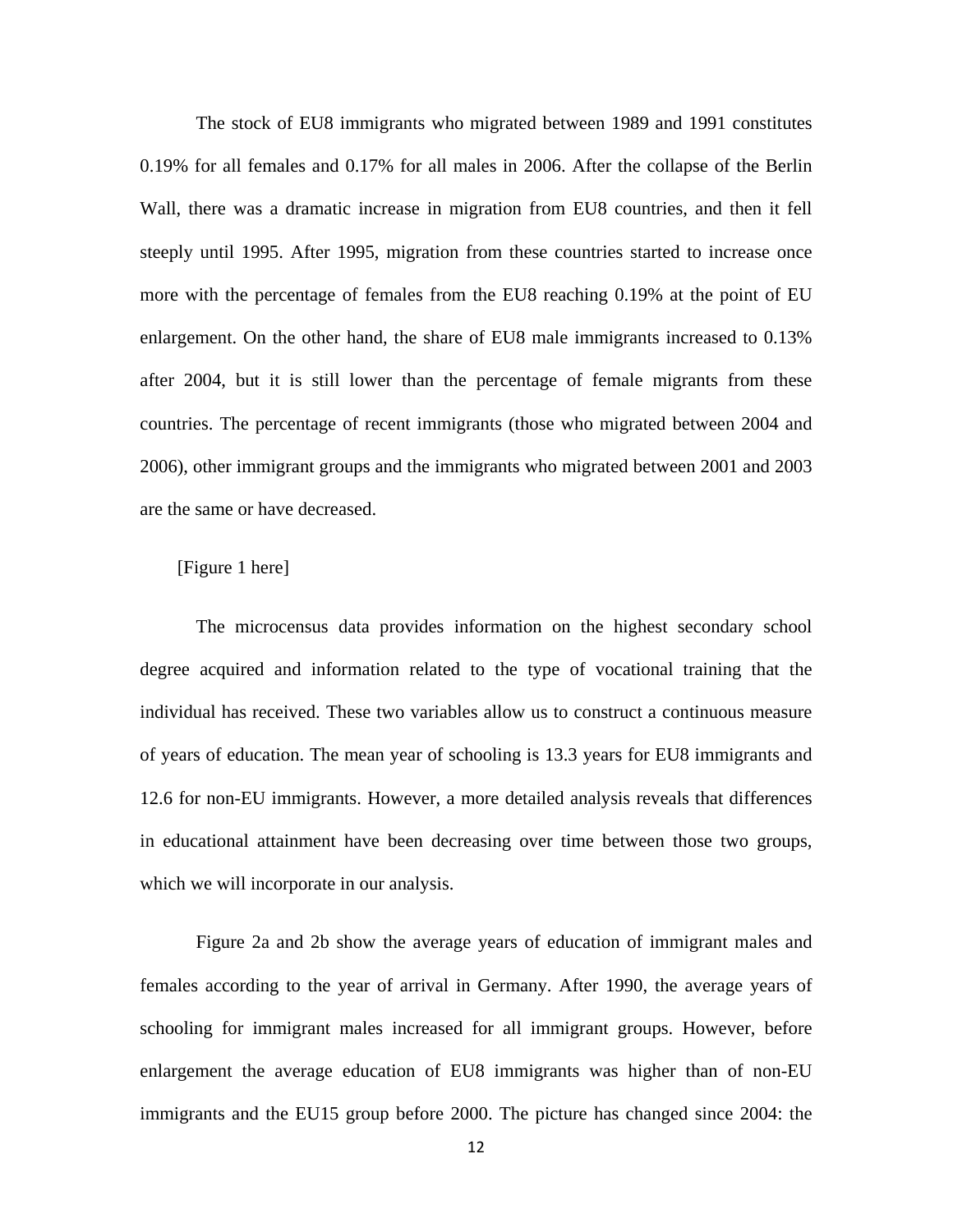average education of recent male EU8 immigrants as become the lowest among all recent male immigrants from non-EU countries. This could suggest that a cohort of lower educated immigrants from the EU8 have migrated to Germany since enlargement. Albeit, there is a slight decrease in the average years of education of male immigrants from EU8 countries; however, this may be true only for this period. The questions regarding this issue will be better addressed once more recent data become available. On the other hand, figures show that more educated immigrants from non-EU countries migrated to Germany in the last decade and less educated ones left, so the average education has increased for this group. However, the situation is different for females. After 1990, with the collapse of the Berlin Wall, the average education of female immigrants from the EU8 was higher than that of males. Even after enlargement, there has still been an increasing trend in average educational attainments of EU8 females, whose average education is higher than female immigrants from non-EU countries.

#### [Figure (2a, 2b) here]

In order to understand the characteristics of recent EU8 immigrants better, we also broaden our analysis to the federal state level. After enlargement, as with all other immigrant groups in Germany, there are no or very few recent EU8 immigrants in the states of Saarland, Brandenburg, Mecklenburg-Vorpommern, Saxony and Thuringia. This may indicate that recent EU8 immigrants prefer to migrate for economic reasons, since they prefer to migrate to states where job opportunities are high. On the other hand, these figures also suggest that the existence of earlier immigrants from EU8 countries in certain states or cities might lead to more recent immigrants from those countries. To put some context to this issue, Hamburg has the largest EU8 immigrant population, at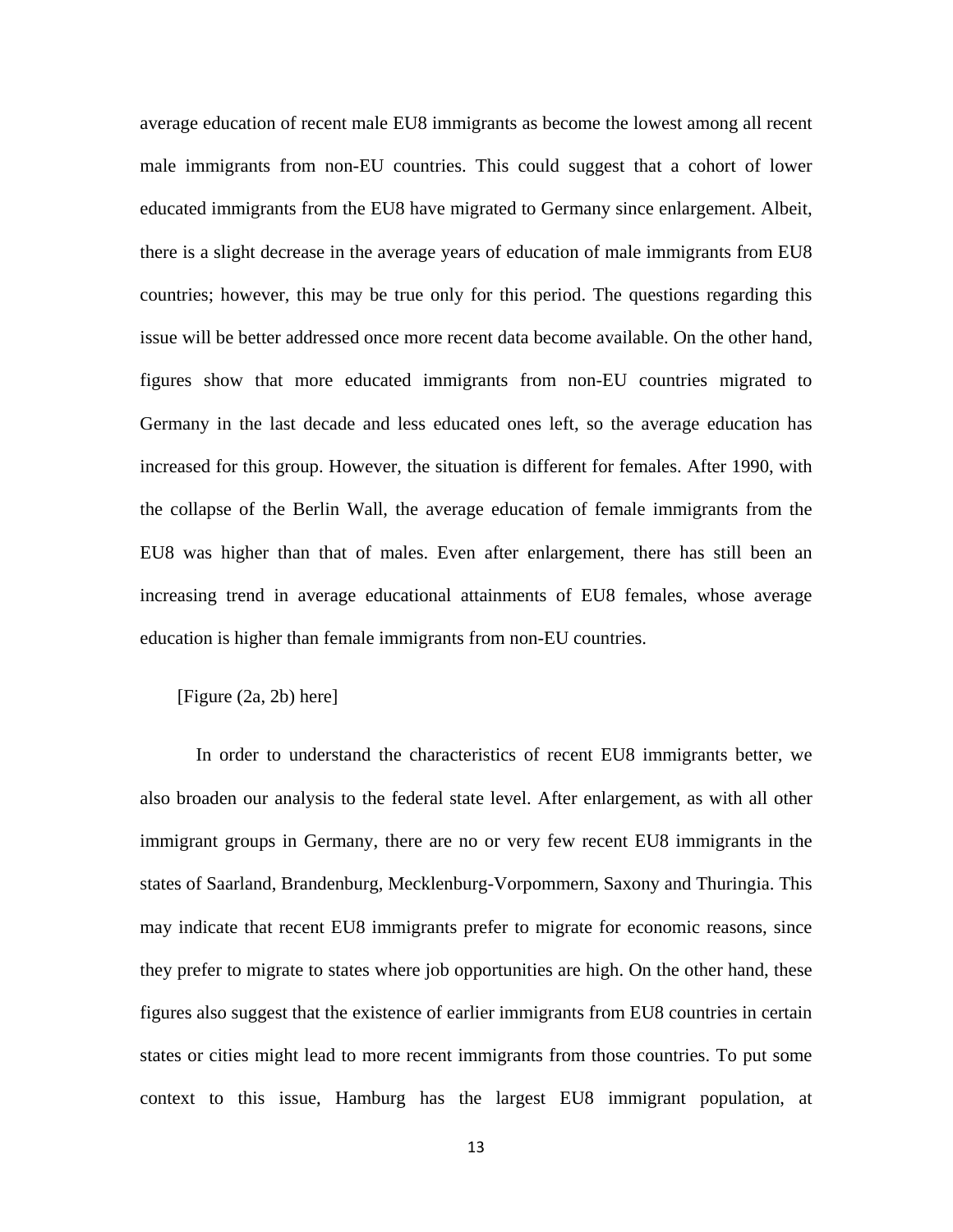approximately 2% of the total population of the state and 12% of them are postenlargement EU8 immigrants. Furthermore, 1% of the population in the Rhineland is from an EU8 country, and 25.3% of those came after enlargement. Recent EU8 male immigrants who live in Bavaria have the lowest average years of education, 12.2 years, and are relatively older than those who live in other states, with an average age of 35.3 years. On the other hand, Berlin and Hamburg attract relatively younger immigrants, who are 27 years old on average at the time of migration and have the highest average years of education with 14.3 years.

Unfortunately, the microcensus data set does not contain information regarding the wages of individuals; instead, it has information concerning the "main source of income"<sup>12</sup>. We only use the information on net monthly income if the individual reports that the "main source of income" is from "working in a job". We also disregard earnings obtained while at school, or during vocational training or maternity leave. The net monthly income is reported in intervals with 24 income brackets in all. This variable is converted into a continuous variable by taking the midpoint of each interval. Furthermore, we calculate hourly wages by dividing the monthly net income by 4 times the weekly hours worked. Employed people are all those who are 15 and older and have worked at least one hour in the reference week.

It is observed from raw data that EU8 immigrants earn less on average. Average income is 1,652 euros for EU8 men and 1,051 euros for women, while native men earn 2,097 euros and women earn 1,298 euros. Furthermore, when we compare the average

 $12$  Possible answers for "main source of income" are employment income, retirement payments, rents, investment income, unemployment benefits, social welfare or financial grants.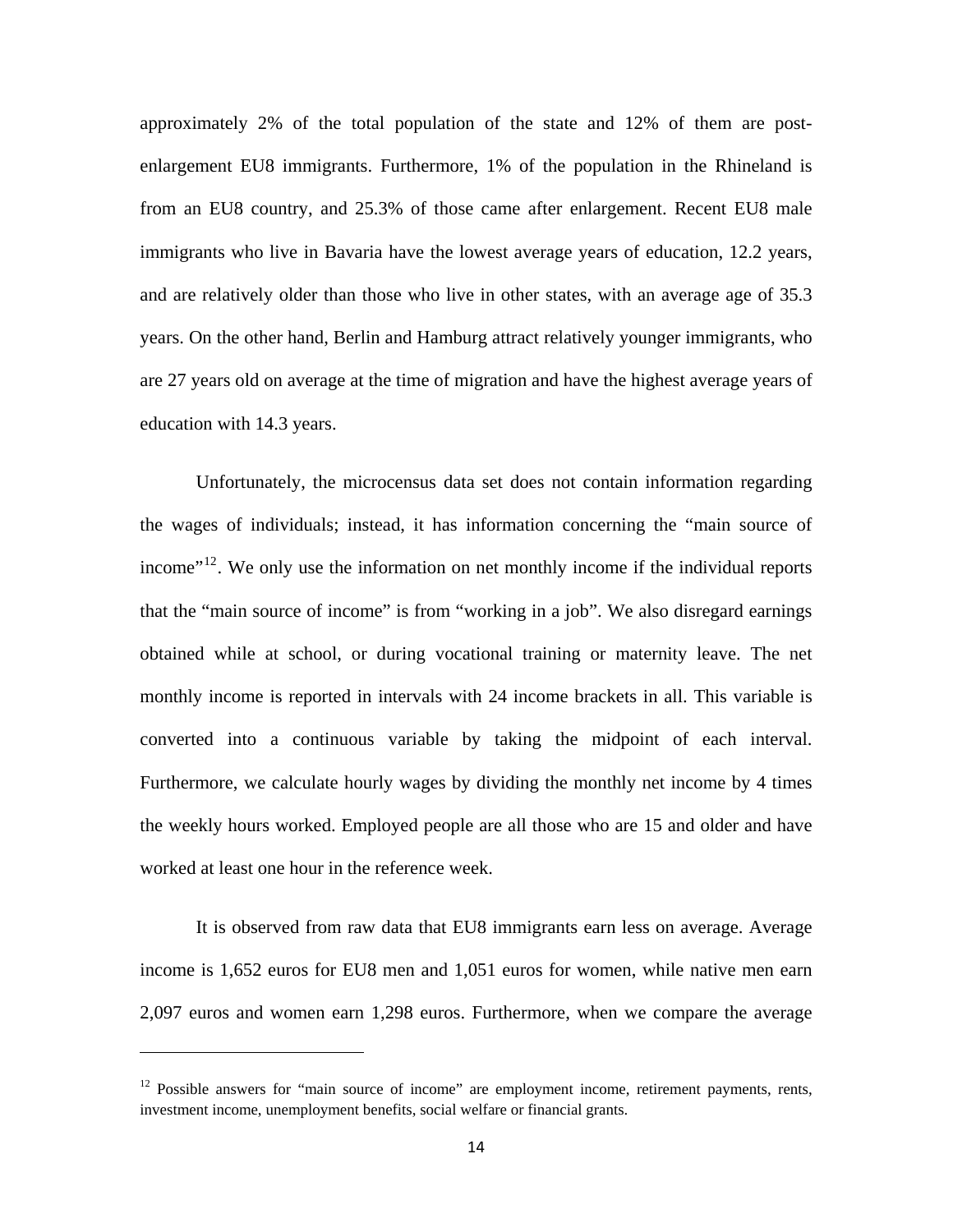income of immigrants who migrated to Germany just 3 years before and after enlargement, it seems that the average income of male EU8 immigrants dropped from 1,648 euros to 1,407; while it increased for women from EU8 countries from 806 euros to 1,111.

However, all these numbers are raw averages. As we will explain in detail in the next section, observable characteristics of all these groups are different, and this may lead to the wrong conclusion from just using raw averages. To address the differences in observable characteristics between different immigrant groups as well as the immigrants of the same group with different years of migration to Germany, we effectively control for the observable characteristics of immigrants in our analysis.

# **5. Empirical Analysis**

In the previous section, we presented descriptive characteristics for different immigrants groups. As explained, all these groups differ in terms of their observable characteristics including educational attainment, age at migration, employment choices, location of migration choices, and so on. In this section, we compare immigrants' income, hourly wage, working hours, employment status, and self employment probabilities relative to natives and across immigrant groups. We present conditional means on these labor market measures using regression analysis, in which we compare immigrants to natives after controlling for observable characteristics. We analyze the natives and immigrant groups which were defined in the previous section.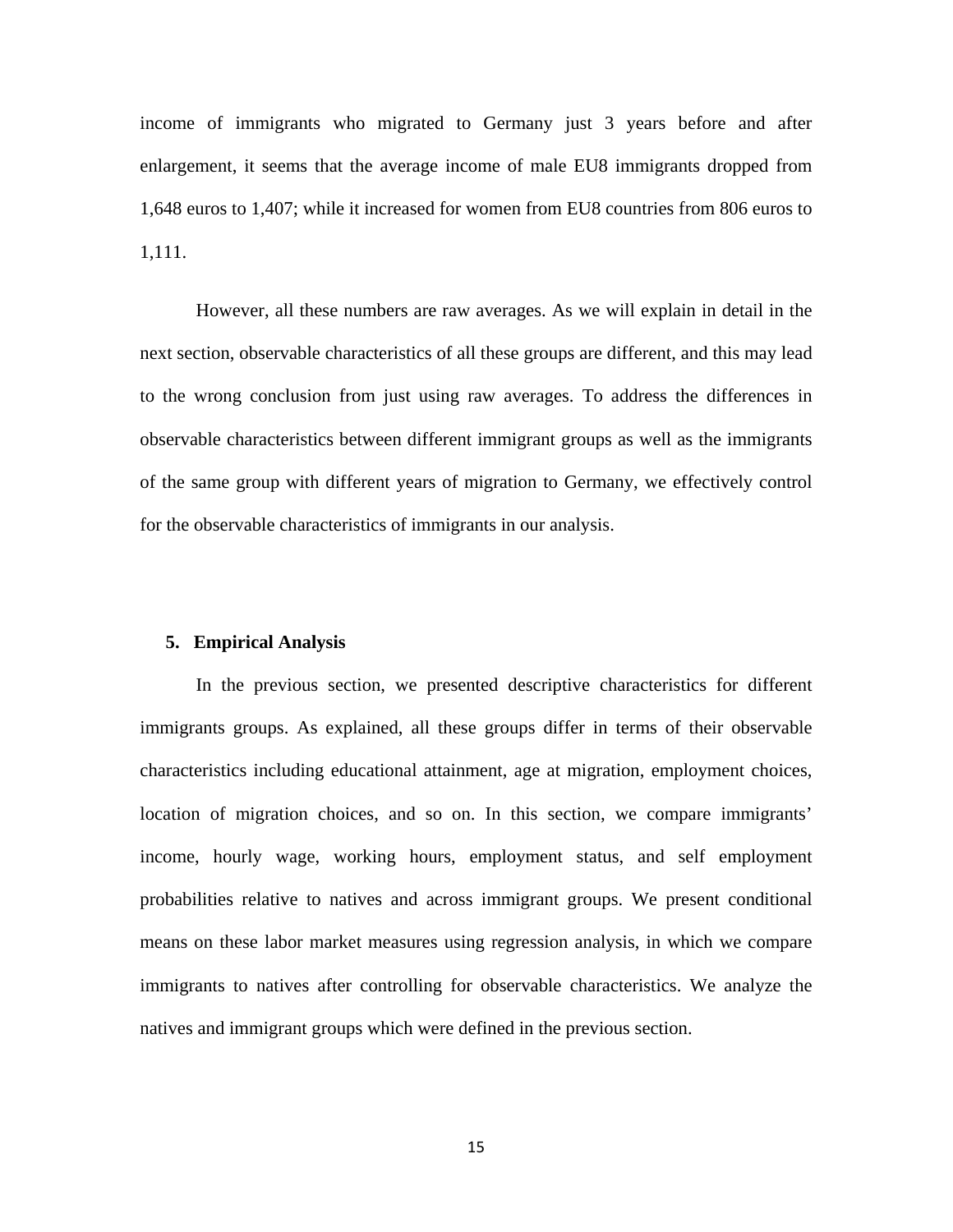We report a cross-sectional analysis in Table 3 using the 2006 microcensus and follow the basic specifications for immigrant earnings equations widely applied in the literature: the variable of interest is regressed on individual characteristics such as sex, age, education, marital status; state dummies to control for fixed differences across German states; and dummies for each group. The reported standard errors are clustered by immigrant groups, accounting for the correlations in outcome of individuals within the same group. The dependent variable is the natural logarithm of monthly income (in column 1), natural logarithm of hourly wage (in column 2), weekly hours worked (in column 3), probability of employment (in column 4), and the likelihood of selfemployment (in column 5). In all these regressions, the omitted group is "natives". In the first 3 regressions, reported coefficients can be interpreted as the mean difference in outcome of interest with respect to German natives. For the remaining regressions, it is the difference in the probability of being in work for each particular group of immigrants with respect to natives, once observable controls are included.

# [Table 3 here]

The monthly income of recent EU8 immigrants is on average 28% less than that of natives who have similar observable characteristics. In addition, earlier and recent EU8 immigrants earn less compared to other immigrant groups. In a similar vein, recent EU8 immigrants' hourly wage is the lowest among all immigrant groups, and recent EU immigrants earn on average 24% less relative to German natives. They also work on average 0.75 hours less a week than natives. Therefore, we may conclude that recent EU8 immigrants work on average more hours, and their hourly wage is less compared to nonnatives: hence, their monthly income is lower than other immigrant groups.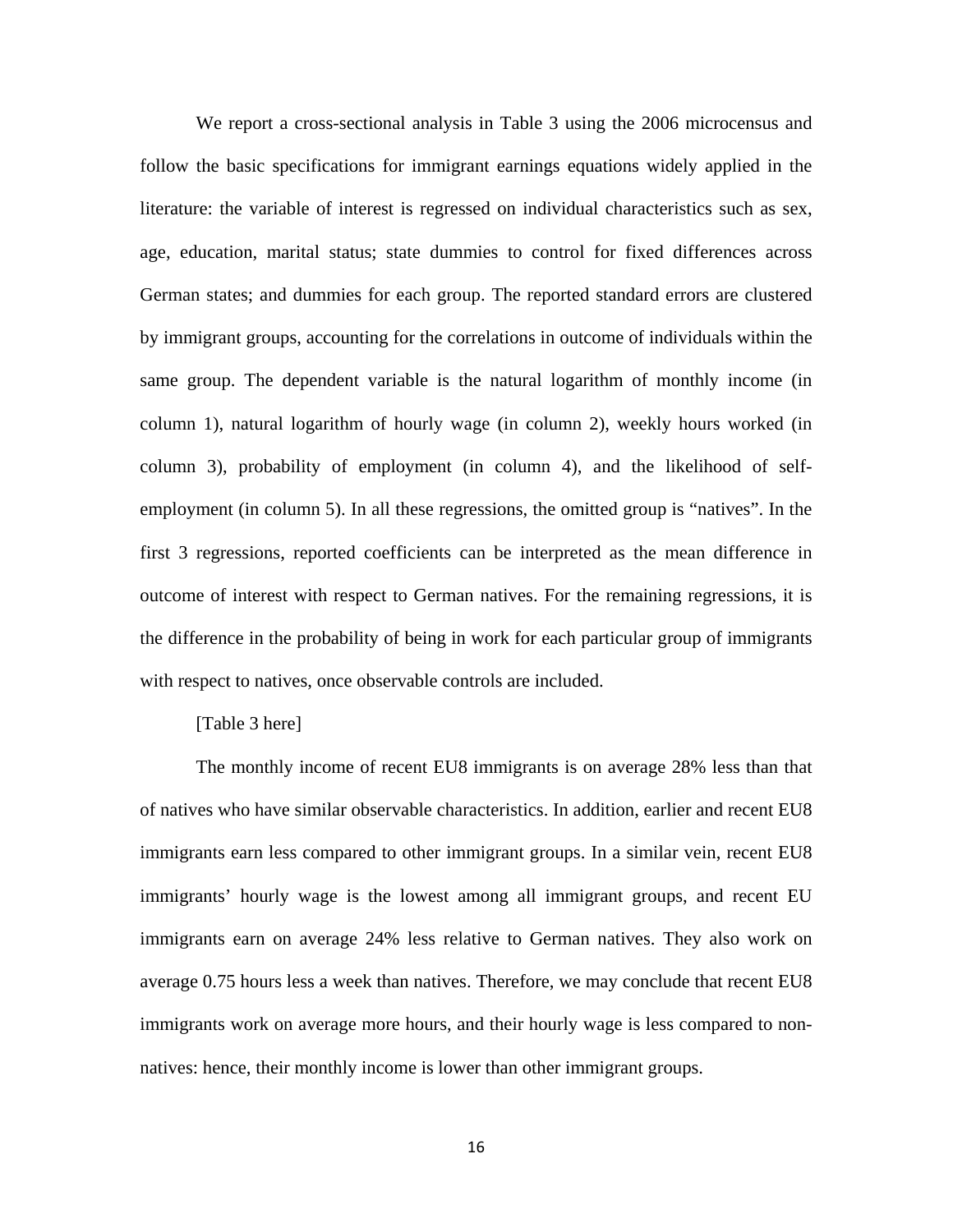In column 4 of Table 3, we analyze the employment status of immigrant groups. We construct an employment status indicator which takes the value of 1 if an individual is employed and zero otherwise. In Table 3, reported coefficients are the difference in probability of being employed for the relevant group relative to natives with similar observable characteristics. From column 4 of Table 3, it appears that recent EU8 immigrants are 23.7% less likely to be employed, and they have the lowest labor force participation among all immigrant groups. Having shown that immigrants from the EU8 have lower labor force participation, we quantify whether this immigrant group is substantially different from other immigrant groups with respect to other dimensions of employment, i.e. self-employment. The estimation results are displayed in column 5 of Table 3. This column suggests that recent EU8 immigrants are 15% more likely to be self-employed relative to natives. This finding is not surprising as Germany has very few restrictions on being self-employed for EU8 migrants. However, it is still an open question why the recent immigrants from the EU8 outperform other immigrant groups in terms of self-employment.

There are additional checks that might help us to understand the nature of immigration to Germany and how it has altered since EU enlargement. To gain a better understanding of the effect of enlargement and the distribution of immigrants who migrated to Germany after 2004, we divide all immigrant sub-groups into two categories, recent and earlier, and report the results in Table 4. This specification can help us to account for the assimilation or the integration effects. First, earlier immigrants from the same source country with similar observable skills may earn more than the recent arrivals only because they have spent more time in the host country. Second, there might be differences in earnings between recent and earlier immigrants due to the fact that the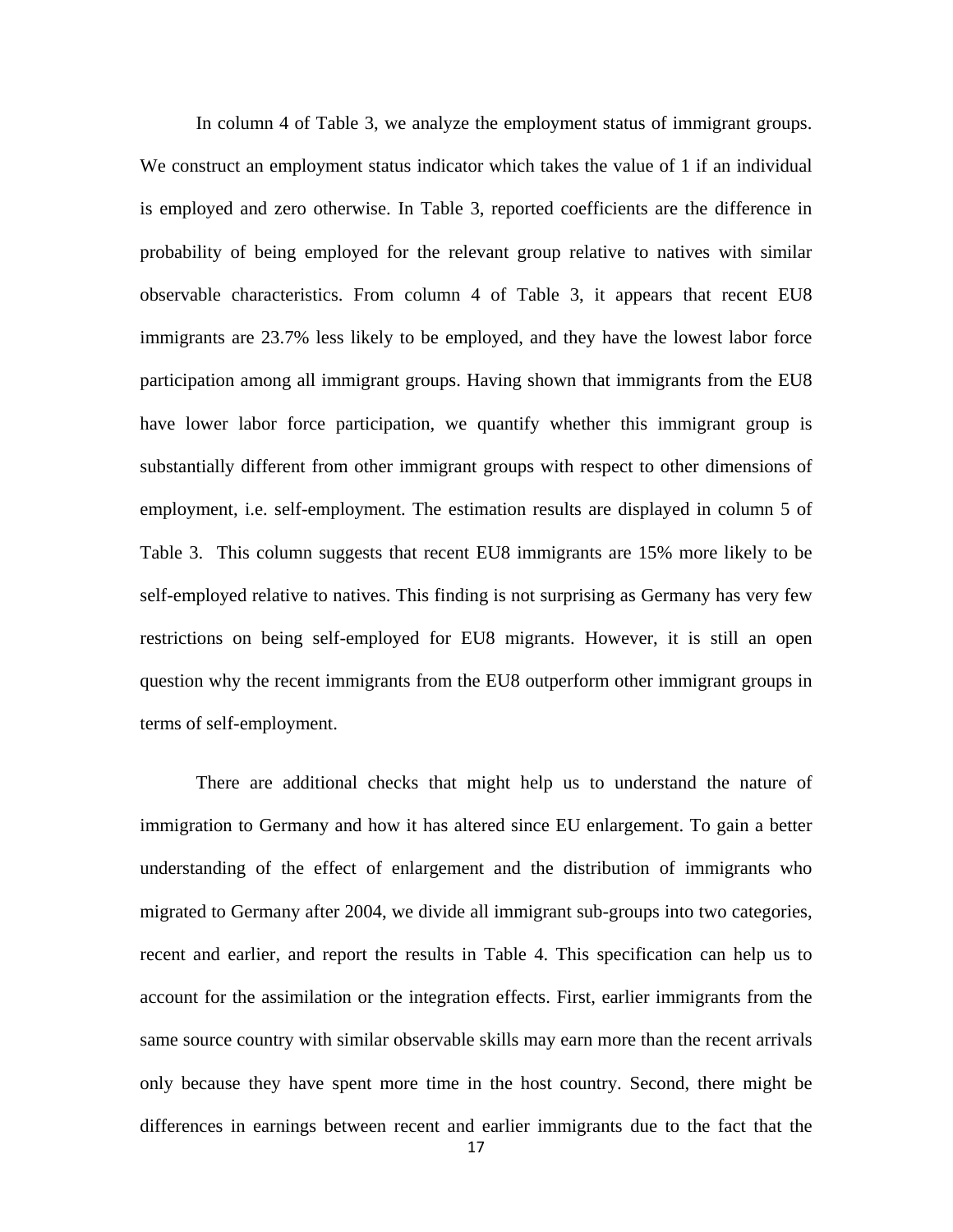earlier immigrants may have had better information about the local labor market in the host country, acquired the language skills required from the higher skilled jobs, and had better access to training in order to obtain country specific skills which are all unobservable in this data set.

#### [Table 4 here]

Table 4 suggests that the net monthly wage of recent EU8 and non-EU immigrants is 28% and 37% less, respectively, relative to natives with similar observables. Although recent EU8 immigrants work 1.8 hours a week more than recent non-EU immigrants, their mean levels of hourly wages are not statistically different from each other; hence, both groups' hourly wage is on average 24% less than that of natives. However, recent EU15 immigrants earn 6% more a month than natives with similar characteristics. Furthermore, the hourly wage of recent EU15 immigrants is not statistically different from that of the natives, and they only work 0.1 hours more a week, which is statistically significant. These results on recent EU15 immigrants indicate that those who are generally better educated and are high-skilled have a higher income premium during the recent years of migrating to and working in Germany. On the other hand, the net-migration number of EU15 immigrants also indicates that unsuccessful ones have left Germany in recent years. Recent EU8 immigrants work in low-paid jobs and work longer hours, and their monthly income is the lowest on average among all immigrant groups except recent non-EU immigrants.

Table 4 also suggests that EU8 immigrants are 23% less likely to work relative to natives, and this is also similar for recent EU15 immigrants. Earlier EU15 immigrants are 2% more likely to be self-employed than natives. Also, the probability of being self-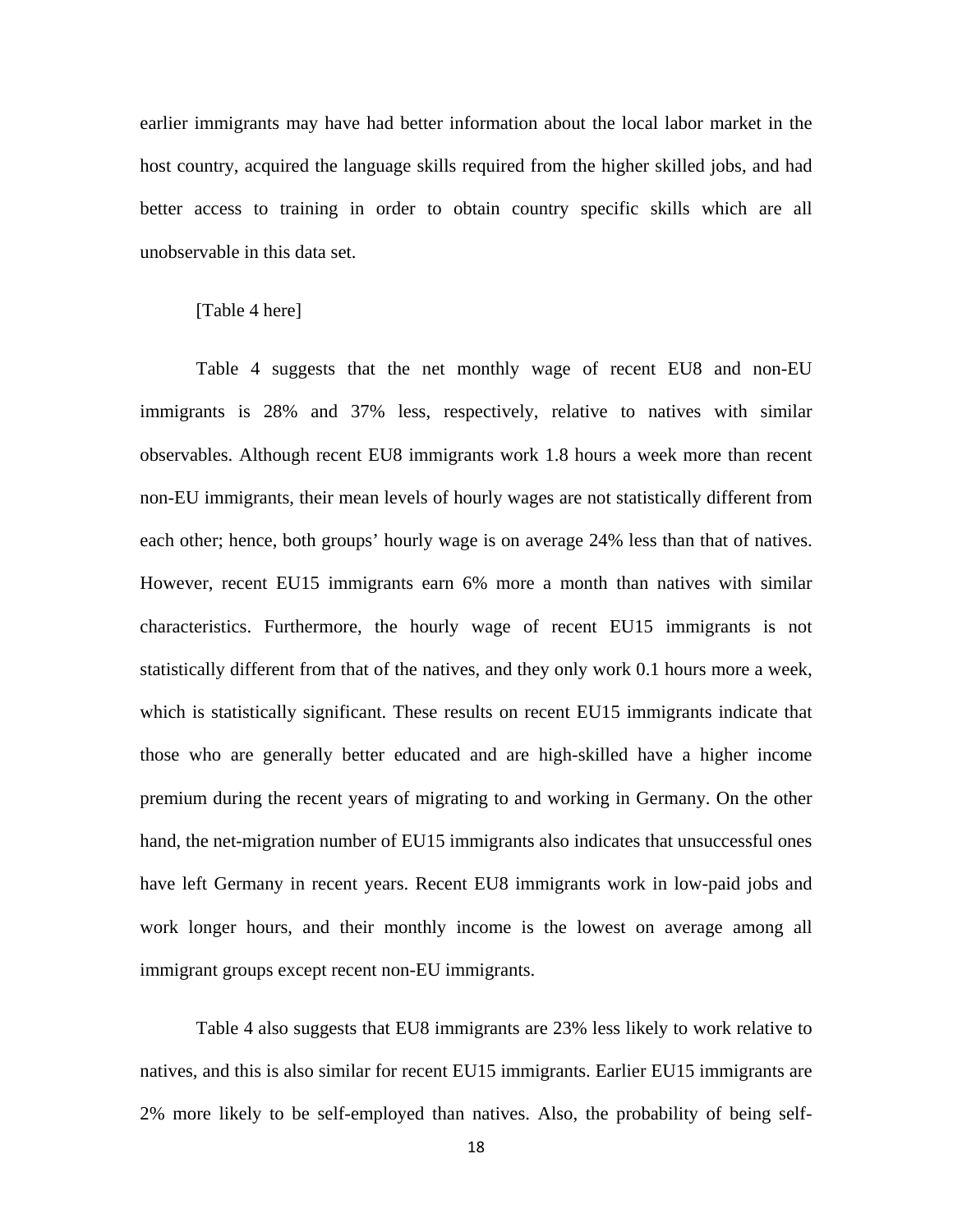employed for recent EU8 immigrants is 15% higher than for natives and higher than all other earlier immigrant groups. However, recent EU8 immigrants have a lower probability of being employed compared to earlier immigrant groups.

We also estimate alternative specifications to address different concerns in the immigration literature. First, we investigate whether the results presented in Table 3 and Table 4 are driven simply by the fact that earlier/recent immigrant groups are more likely to work in specific industries and occupations. In this case, we might mistakenly attribute the differences in the earnings profile across industries/occupations to earnings differences between recent and earlier immigrants. The results in Table 3 and Table 4 are very similar after controlling for industry and occupation fixed characteristics in addition to other control variables, which further bolster our confidence that our results are not driven by differences in immigrants' occupations or industries.

Second, we control for individuals' years of schooling in our estimations. However, years of schooling may not be as a good measure of education, since source countries may have different time spans to obtain similar educational levels. Therefore, we estimate the same specifications but include 3 educational categories instead of years of schooling in our analysis. We find that coefficients in Table 3 and 4 are higher in absolute terms in this specification; nevertheless, the results are in accordance with previous specifications for all groups.

Finally, another confounding factor for the main analysis is potential differences in earnings profiles across different age groups. In particular, individuals' labor market earnings increase with age and experience. Therefore, if we do not account for this factor, a differential age composition of immigrant groups can lead to misleading conclusions,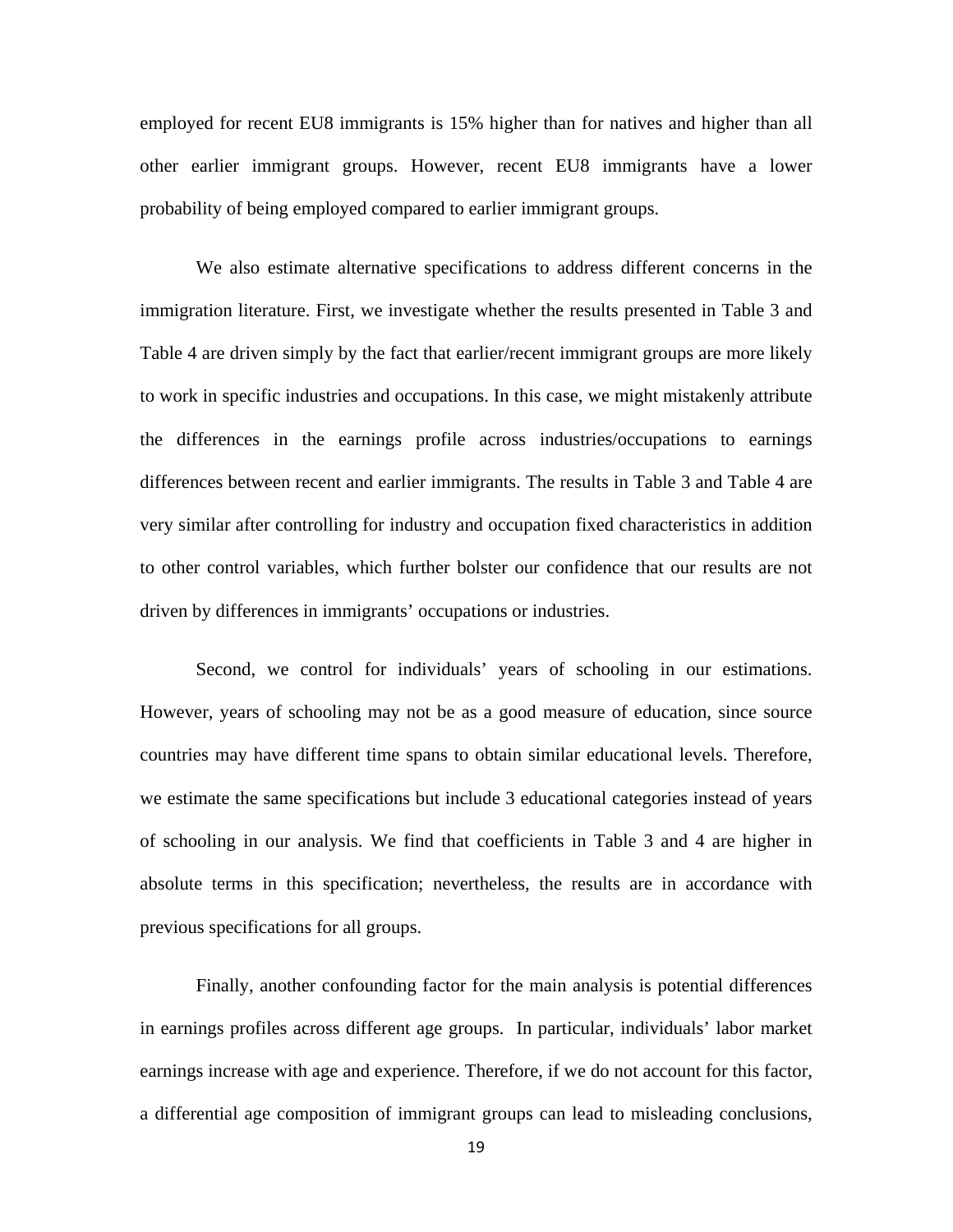even though we exclude students and trainees from the analysis. We might conclude that recent immigrants earn less relative to earlier immigrants, while in reality the composition of EU8 immigrants has been changing, i.e. some immigrant groups comprise of younger individuals than others: hence, they have lower mean labor market earnings. To address this concern, we exclude from the analysis individuals younger than 25 who work in mini-jobs. The main results virtually remain unchanged after excluding these individuals, although some of the coefficients change slightly. This additional analysis further confirms that our results are not caused by the change in the age composition of EU8 immigrants or other immigrant groups.

#### **6. Conclusions and Policy Recommendations**

The number of migrants from the accessions countries has clearly increased since the enlargement of the EU in 2004. With enlargement, the net gain of EU8 immigrants has become 2.5 times larger than in the four-year period before enlargement. Among EU8 immigrants, Poles constitute the largest immigrant group: since enlargement, 71% of EU8 immigrants and 65% of all immigrants are from Poland. On the other hand, without the immigration from the EU8, Germany would have had a net loss of migration. Therefore, it is essential to understand how this new immigrant influx from the EU8 countries has affected the labor market conditions in Germany, and whether the composition of these immigrants has altered since enlargement. This chapter presents unique evidence on the impact of immigrant flows from EU8 countries on the German labor market after EU enlargement.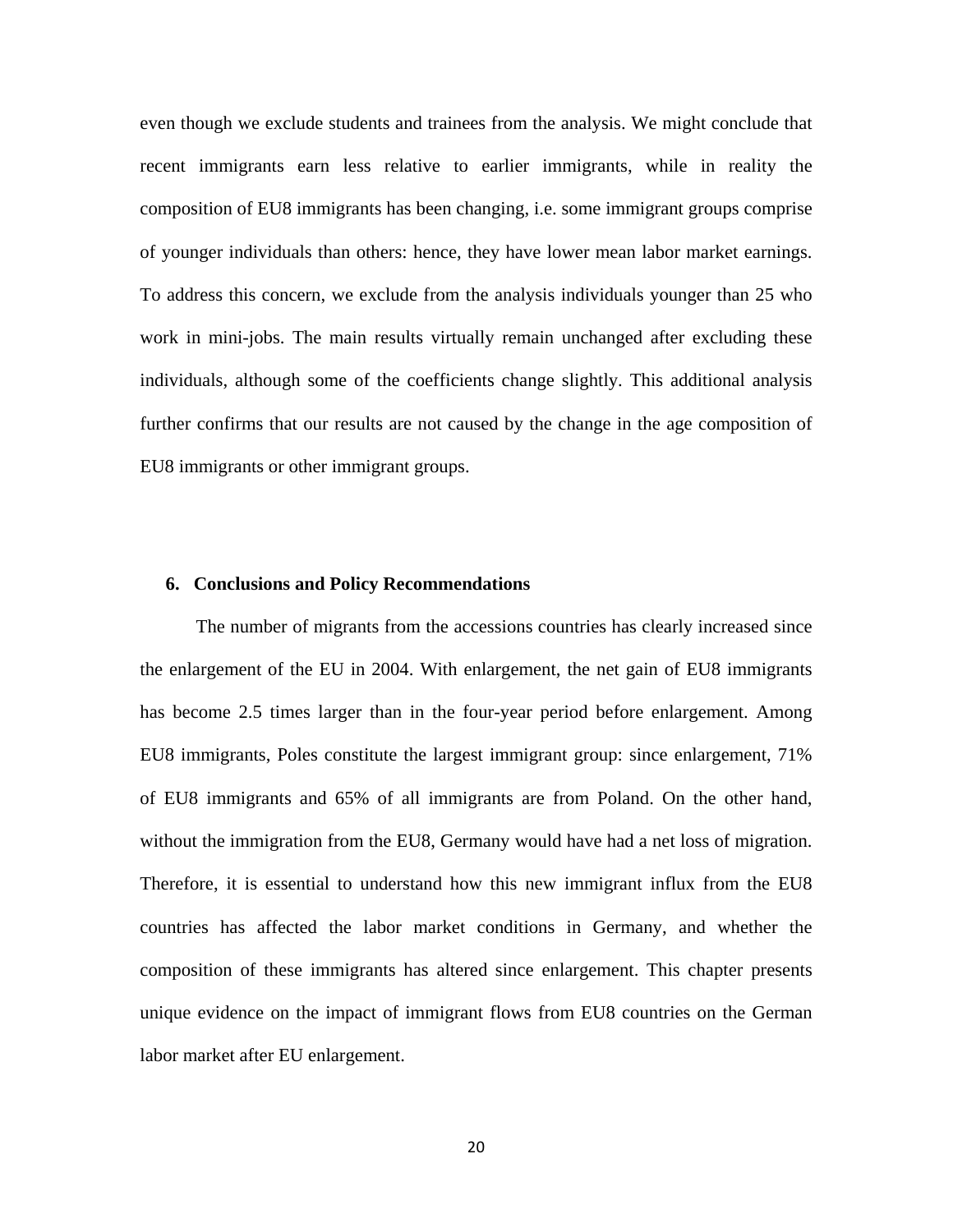Our analysis suggests that the composition of EU8 immigrants has indeed changed since EU enlargement. The recent immigrants from EU8 countries are comparably older and have lower levels of education relative to previous immigrants from EU8 countries. On the other hand, the majority of EU8 migrants are male and young, and come from either Poland or the Baltic states. The change in the distribution of recent immigrants is also reflected by their labor market outcomes in Germany. We find that recent EU8 immigrants work in low-paid jobs and work longer hours, and their net monthly income is the lowest on average among all immigrant groups except recent non-EU immigrants.

In a similar vein, recent EU8 immigrants are 23.7% less likely to be employed, and they have the lowest labor force participation among all immigrant groups except recent non-EU immigrants. On the other hand, recent EU8 immigrants are 15% more likely to be self-employed relative to natives. EU8 immigrants work 1.8 hours a week more than recent non-EU immigrants, but their mean levels of hourly wages are not statistically different from each other, whereas both groups' hourly wage is 24% less than natives on average.

Taking these findings together suggests that recent EU8 immigrants in Germany are more likely to be self-employed than employed as a wage earner in Germany. Furthermore, these recent EU8 immigrants also earn less conditional on being employed or self-employed. Given the large numbers of inflows and outflows of recent EU8 immigrants, they may serve as seasonal workers in low-paid jobs or in agriculture. Our results suggest that recent EU8 immigrants are more likely to compete with immigrants from outside Europe for low-skilled jobs than compete with natives in Germany.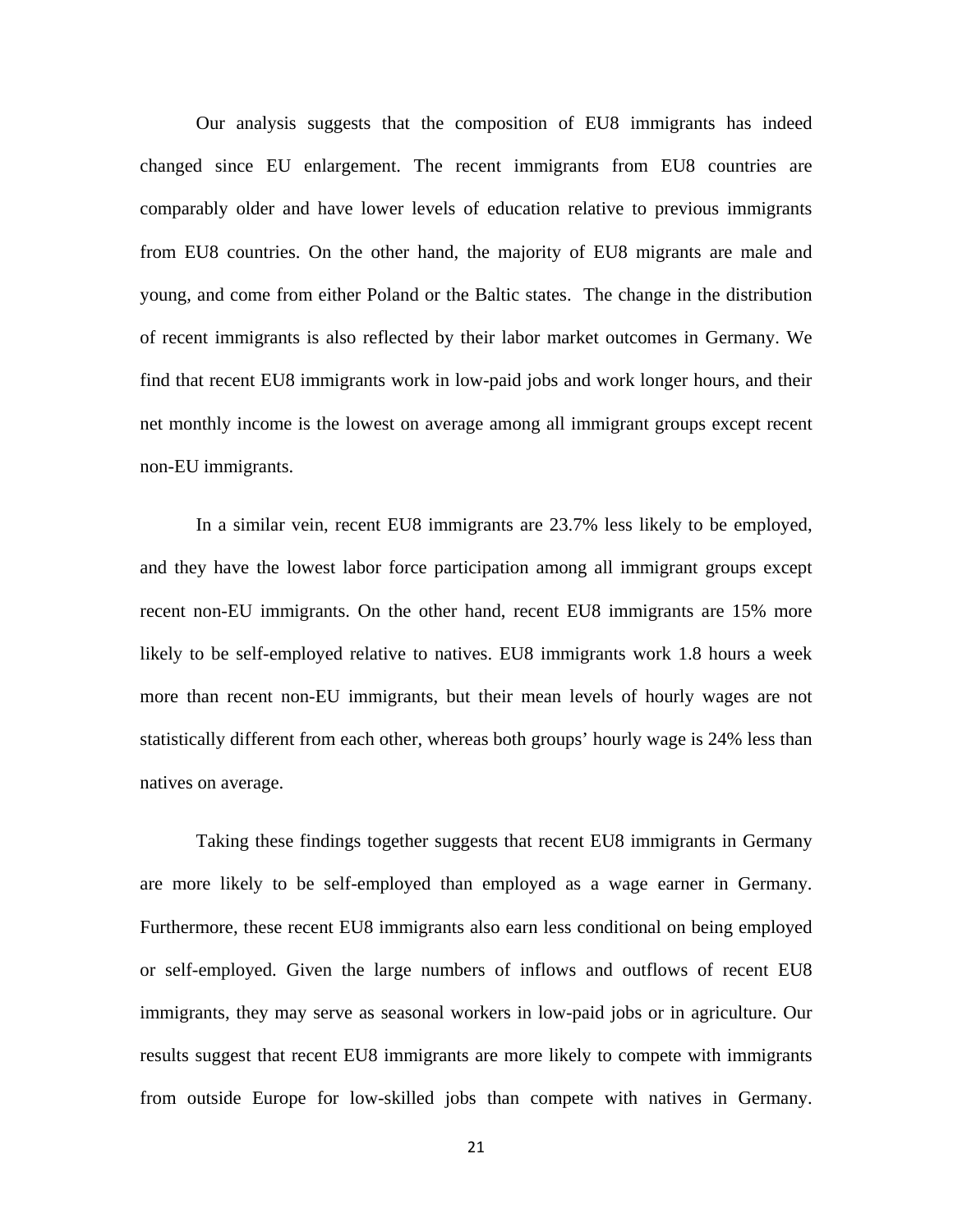Although Germany needs high-skilled immigrants, our analysis suggests that these immigrants only replace non-EU immigrants in low-skilled jobs. These results underline the importance of more open immigration policies targeting high-skilled immigrants.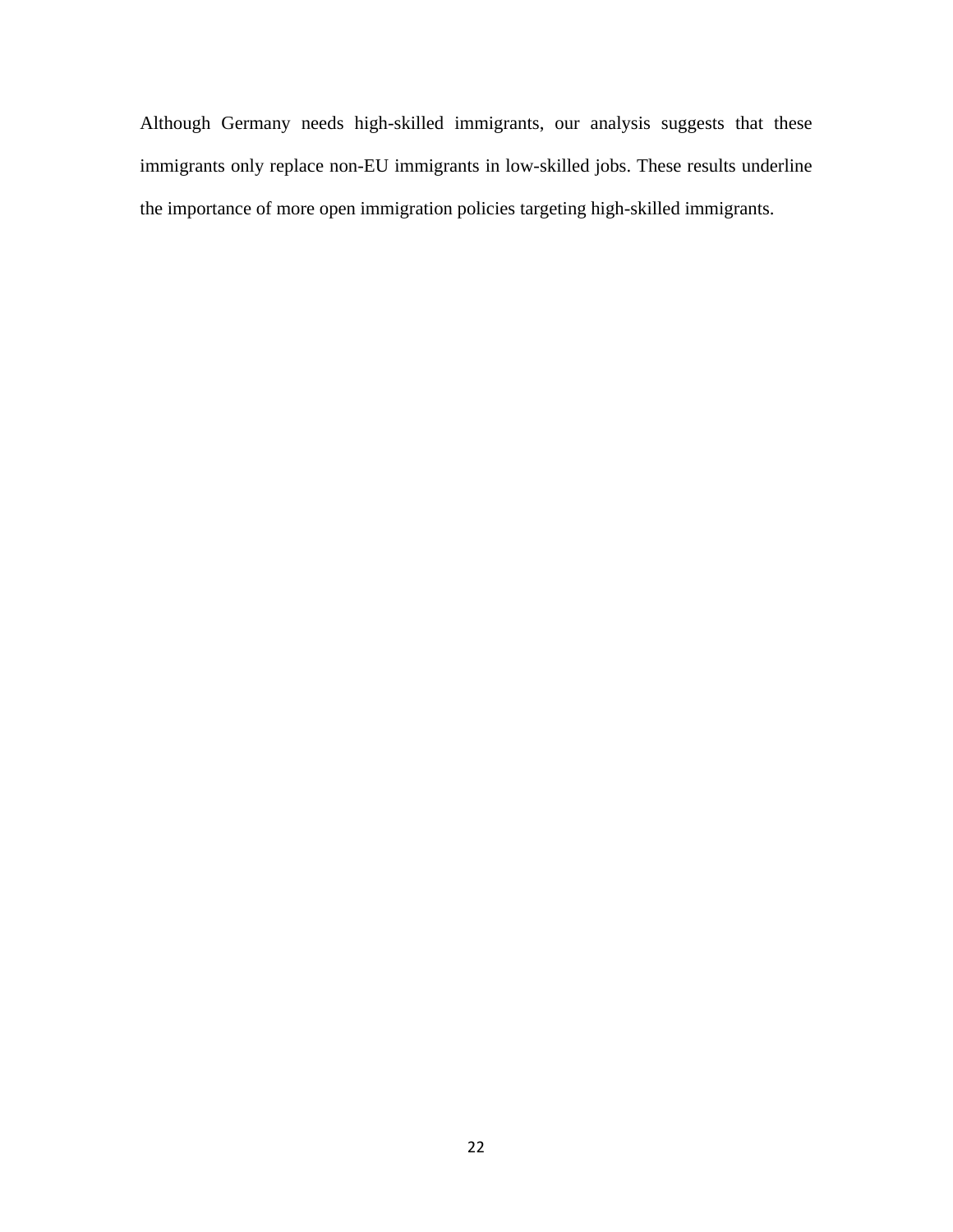# *References:*

Bonin, H., W. Eichhorst, C. Florman, M. O. Hansen, L. Skiöld, J. Stuhler, K. Tatsiramos, H. Thomasen and K. F. Zimmermann. 2008. "Geographic Mobility in the European Union: Optimising its Economic and Social Benefits", IZA Research Report No. 19.

Blanchflower, D. J. and H. Lawton. 2008. "The Impact of the EU on the UK Labour Market", IZA Discussion Paper No. 3695.

Bundesagentur für Arbeit. 2008: Arbeitsmarkt in Zahlen, Arbeitsgenehmigungen/ Zustimmungen 2007.

Brenke, K., and Zimmermann, K. F. 2007. "Zuwanderung aus Mittel- und Osteuropa trotz Arbeitsmarktbarrieren deutlich gestiegen", DIW Wochenbericht, **44**, 645-53.

Christen, T. G.. 2004. "Der Zugang zum deutschen Arbeitsmarkt nach der EU-Erweiterung". In: Bundesarbeitsblatt, Nr. 3/2004, p. 10.

De Giorgi, G. and M. Pellizzari. 2006. "Welfare Migration in Europe and the Cost of a Harmonised Social Assistance", IZA Discussion Paper No. 2094.

Fouarge, D., and P. Ester. 2007a." Determinants of Migration Intentions in Europe. Exodus or Bounded Mobility?" Institute for Labour Studies, Tilburg University, mimeo.

Fouarge, D., and P. Ester. 2007b. "Factors Determining International and Regional Migration in Europe", European Foundation for the Improvement of Living and Working Conditions, Dublin.

Kahanec, M. and K. F. Zimmermann. 2008. "Migration in an Enlarged EU: A Challenging Solution", IZA Discussion Paper No. 3913.

Zaiceva, A. and K. F. Zimmermann. 2008. "Scale, Diversity, and Determinants of Labour Migration in Europe", *Oxford Review of Economic Policy*, 24 (3), 428-452.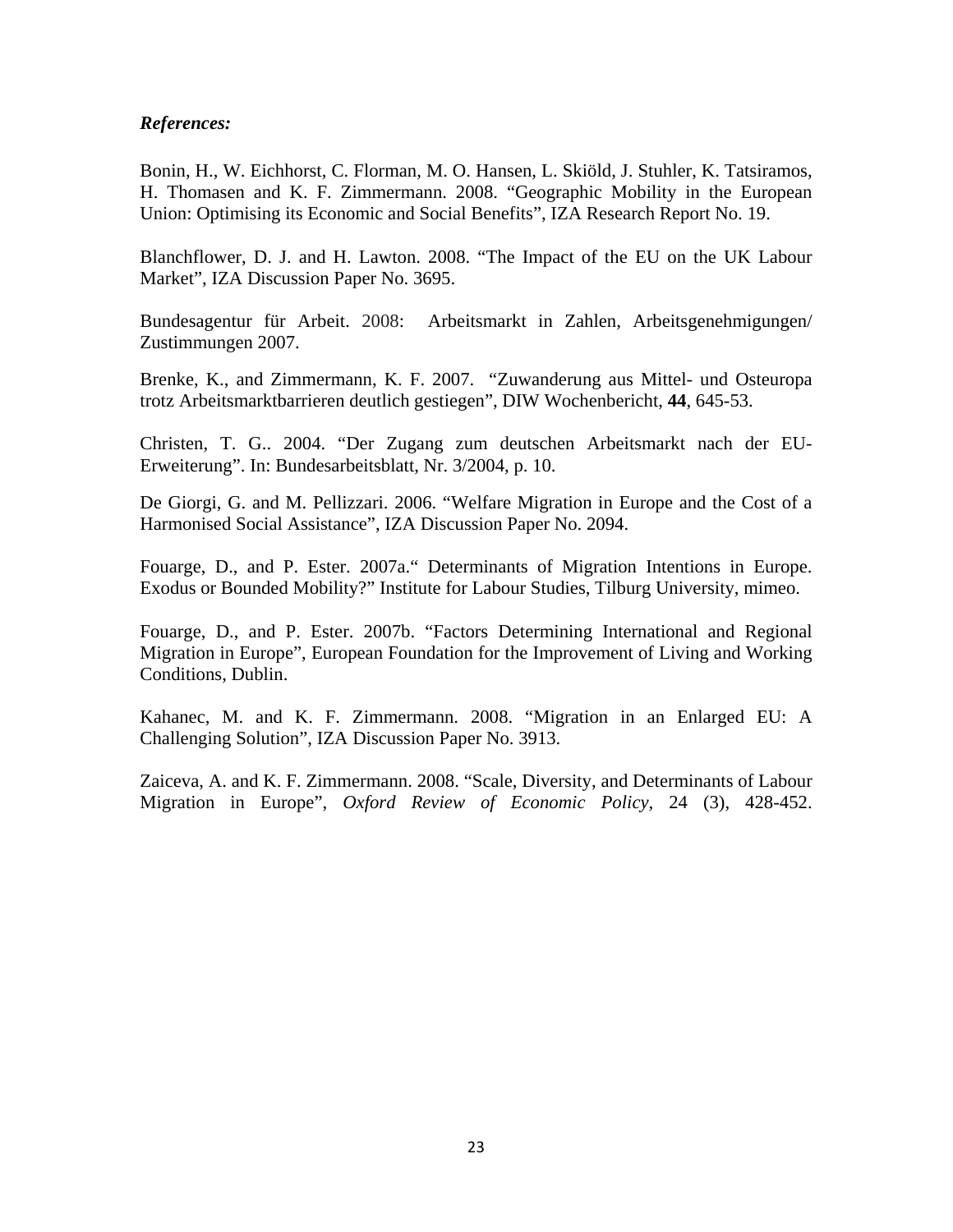| <b>Citizenship</b> | <u>tom rumaar mnow and rice migration rumocho of</u><br><b>2000</b> | <b>2001</b> | <u>2002</u>                          | <u>2003</u> | $\alpha$<br><u>2004</u> | <u>2005</u> | 2006      |  |  |  |  |
|--------------------|---------------------------------------------------------------------|-------------|--------------------------------------|-------------|-------------------------|-------------|-----------|--|--|--|--|
|                    | <b>A. Total Annual Inflows</b>                                      |             |                                      |             |                         |             |           |  |  |  |  |
|                    |                                                                     |             |                                      |             |                         |             |           |  |  |  |  |
| Poland             | 70,431                                                              | 75,012      | 77,405                               | 84,693      | 119,551                 | 141,314     | 145,761   |  |  |  |  |
| Hungary            | 15,514                                                              | 16,455      | 15,982                               | 13,790      | 16,834                  | 18,026      | 18,111    |  |  |  |  |
| Slovakia           | 10,413                                                              | 10,985      | 10,889                               | 10,006      | 11,053                  | 11,395      | 10,933    |  |  |  |  |
| Czech. Rep.        | 10,392                                                              | 10,207      | 9,601                                | 7,873       | 8,275                   | 7,762       | 7,125     |  |  |  |  |
| Slovenia           | 1,770                                                               | 2,504       | 2,197                                | 1,975       | 2,260                   | 1,397       | 1,080     |  |  |  |  |
| Estonia            |                                                                     |             |                                      | 738         | 667                     | 635         | 529       |  |  |  |  |
| Latvia             |                                                                     |             |                                      | 1,642       | 2,085                   | 2,248       | 1,857     |  |  |  |  |
| Lithuania          |                                                                     |             |                                      | 2,775       | 4,150                   | 4,859       | 4,477     |  |  |  |  |
| EU8                | 108,520                                                             | 115,163     | 116,074                              | 123,492     | 164,875                 | 187,636     | 189,873   |  |  |  |  |
| Romania            | 22,521                                                              | 18,547      | 22,376                               | 22,329      | 22,203                  | 22,052      | 22,532    |  |  |  |  |
| Bulgaria           | 10,008                                                              | 12,516      | 12,371                               | 12,613      | 10,891                  | 8,492       | 7,260     |  |  |  |  |
| Turkey             | 39,575                                                              | 44,189      | 47,616                               | 41,908      | 36,275                  | 30,002      | 26,059    |  |  |  |  |
| Russia             | 25,996                                                              | 28,208      | 29,072                               | 25,671      | 23,168                  | 19,072      | 14,274    |  |  |  |  |
| Other countries    | 153,116                                                             | 175,217     | 174,215                              | 150,830     | 136,713                 | 125,127     | 121,849   |  |  |  |  |
| Germany            | 132,773                                                             | 134,616     | 128,238                              | 118,019     | 131,752                 | 92,953      | 77,082    |  |  |  |  |
| <b>EU15</b>        | 115,359                                                             | 105,896     | 97,127                               | 86,745      | 81,643                  | 78,175      | 78,535    |  |  |  |  |
| Europe             | 400,957                                                             | 411,951     | 402,009                              | 375,376     | 396,597                 | 392,656     | 380,117   |  |  |  |  |
| <b>Total</b>       | 686,846                                                             | 721,784     | 704,462                              | 644,225     | 665,062                 | 610,736     | 579,048   |  |  |  |  |
|                    |                                                                     |             | <b>B. Total Annual Net Migration</b> |             |                         |             |           |  |  |  |  |
| Poland             | 11,841                                                              | 12,836      | 11,461                               | 13,003      | 26,600                  | 44,951      | 40,569    |  |  |  |  |
| Hungary            | 1,500                                                               | 2,010       | 685                                  | $-770$      | 793                     | 2,716       | 3,426     |  |  |  |  |
| Slovakia           | 2,000                                                               | 1,548       | 1,462                                | 806         | 1,240                   | 2,522       | 1,696     |  |  |  |  |
| Czech. Rep.        | 2,070                                                               | 2,154       | 1,113                                | 58          | 433                     | 1,868       | 1,034     |  |  |  |  |
| Slovenia           | $-32$                                                               | 255         | 26                                   | $-5,867$    | 76                      | $-37$       | 1         |  |  |  |  |
| Estonia            |                                                                     |             |                                      | 268         | $-38$                   | 203         | 60        |  |  |  |  |
| Latvia             |                                                                     |             |                                      | 292         | 510                     | 891         | 379       |  |  |  |  |
| Lithuania          |                                                                     |             |                                      | 831         | 1,888                   | 2,465       | 1,437     |  |  |  |  |
| EU8                | 17,379                                                              | 18,803      | 14,747                               | 8,621       | 31,502                  | 55,579      | 48,602    |  |  |  |  |
| Romania            | 6,900                                                               | 1,319       | 5,840                                | 3,634       | 2,896                   | 2,334       | 1,627     |  |  |  |  |
| Bulgaria           | 3,511                                                               | 4,819       | 4,027                                | 2,860       | 1,137                   | 2,746       | 226       |  |  |  |  |
| Turkey             |                                                                     |             |                                      | 11,650      | 5,666                   |             | 881       |  |  |  |  |
|                    | 7,992<br>15,816                                                     | 14,871      | 17,526                               |             |                         | 2,766       |           |  |  |  |  |
| Russia             |                                                                     | 17,770      | 17,202                               | 14,094      | 11,360                  | 8,366       | 4,078     |  |  |  |  |
| Other countries    | 53,820                                                              | 76,198      | 71,707                               | 43,516      | 20,558                  | 21,075      | 16,269    |  |  |  |  |
| Germany            | 47,930                                                              | 49,330      | 37,330                               | 19,484      | 13,524                  | $-17,796$   | $-41,009$ |  |  |  |  |
| <b>EU15</b>        | 5,868                                                               | 2,345       | $-8,486$                             | $-10,019$   | $-25,507$               | $-4,401$    | $-2,524$  |  |  |  |  |
| Europe             | 29,867                                                              | 78,832      | 62,272                               | 45,497      | 33,231                  | 70,124      | 56,461    |  |  |  |  |
| <b>Total</b>       | 131,617                                                             | 204,360     | 171,309                              | 108,497     | 67,313                  | 73,403      | 31,721    |  |  |  |  |

| Table 1: Total Annual Inflow and Net Migration Numbers by Citizenship in Germany |  |  |  |
|----------------------------------------------------------------------------------|--|--|--|
|                                                                                  |  |  |  |

*Notes:* Authors' calculation using Statistisches Bundesamt (Federal Statistical Office) - Population Register. Outflow numbers are inflow minus net migration numbers. "Other countries" include remaining countries, stateless individuals and individuals with unknown nationality. Total row comprimised of individuals from Europe, Germany and Other Countries.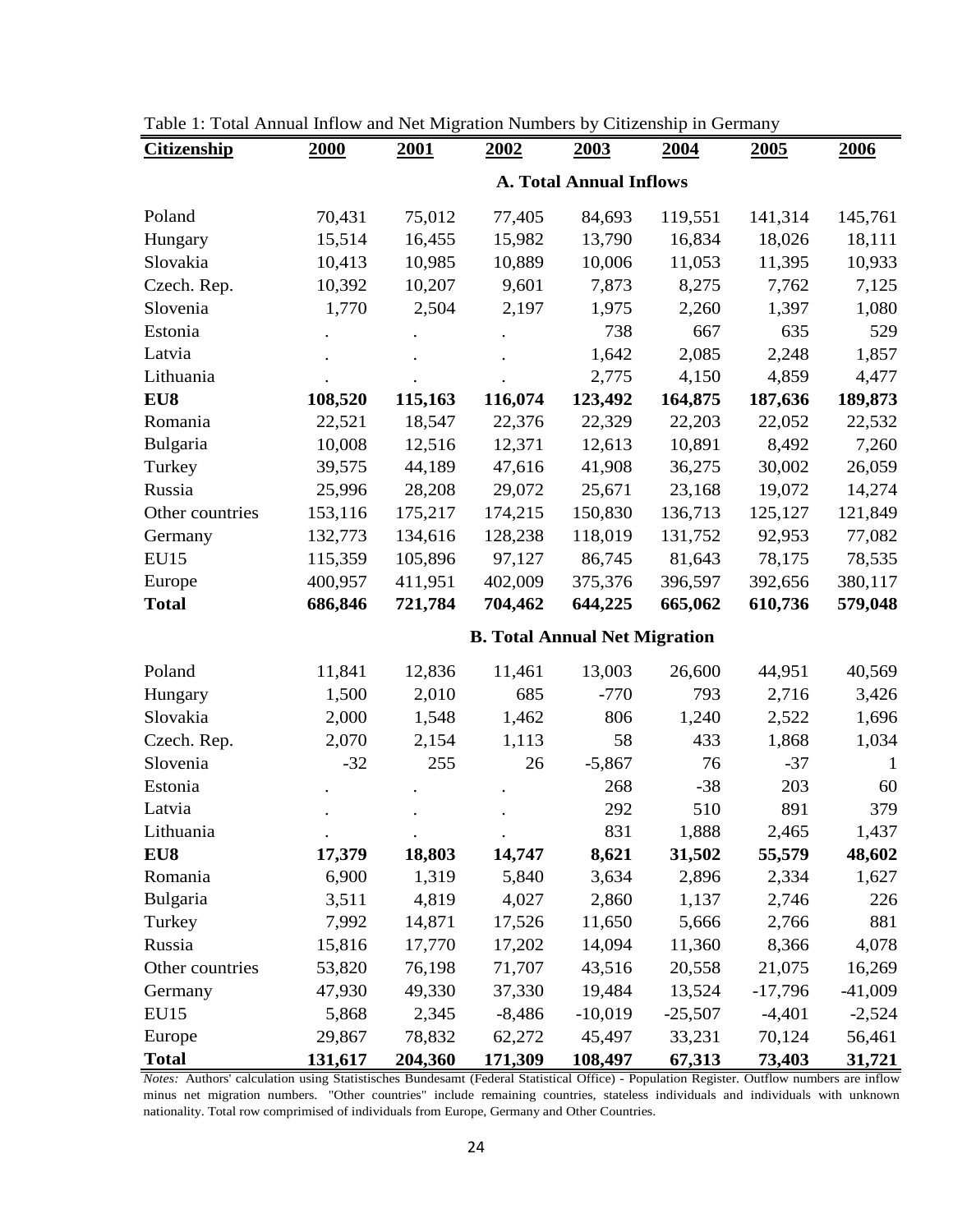|                            |         | Earlier | Recent          |      |    |                      | S.E.           | Other | Middle |             | North      |               |
|----------------------------|---------|---------|-----------------|------|----|----------------------|----------------|-------|--------|-------------|------------|---------------|
|                            | Natives | EU8     | EU <sub>8</sub> | EU15 |    | <b>Russia Turkey</b> | Eur.           | Eur.  | East   | <b>Asia</b> | <u>Am.</u> | <b>Others</b> |
| Labor force participation  |         |         |                 |      |    |                      |                |       |        |             |            |               |
| Students, Apprentices      | 14      | 10      | 15              | 10   | 15 | 14                   | 11             | 13    | 17     | 14          | 13         | 18            |
| <b>Active Labour Force</b> | 62      | 53      | 54              | 64   | 37 | 41                   | 54             | 50    | 32     | 48          | 58         | 37            |
| Unemployed*                | 7       | 14      | 9               | 8    | 22 | 13                   | 11             | 12    | 20     | 8           | 7          | 13            |
| Non-active population      | 17      | 23      | 22              | 18   | 26 | 31                   | 25             | 25    | 32     | 30          | 23         | 32            |
| Unemployment Rate**        | 10      | 21      | 19              | 11   | 38 | 25                   | 17             | 19    | 39     | 15          | 11         | 26            |
| <b>Job Quality</b>         |         |         |                 |      |    |                      |                |       |        |             |            |               |
| Low-skilled                | 29      | 48      | 52              | 44   | 59 | 65                   | 56             | 44    | 53     | 51          | 27         | 58            |
| Medium-skilled             | 58      | 45      | 37              | 45   | 33 | 33                   | 40             | 47    | 39     | 43          | 52         | 37            |
| High-skilled               | 13      | 8       | 12              | 12   | 9  | $\overline{2}$       | $\overline{4}$ | 9     | 8      | 6           | 21         | 5             |
| <b>Employment status</b>   |         |         |                 |      |    |                      |                |       |        |             |            |               |
| Self-employed              | 12      | 11      | 40              | 16   | 11 | 9                    | 7              | 18    | 12     | 21          | 21         | 15            |
| Employed                   | 88      | 89      | 60              | 84   | 89 | 91                   | 93             | 82    | 88     | 79          | 79         | 85            |
| <b>Residence</b>           |         |         |                 |      |    |                      |                |       |        |             |            |               |
| <b>Core Cities</b>         | 23      | 43      | 42              | 38   | 39 | 41                   | 43             | 42    | 55     | 45          | 40         | 52            |
| <b>Other Cities</b>        | 16      | 15      | 19              | 22   | 13 | 22                   | 20             | 15    | 16     | 14          | 15         | 16            |
| Other types of regions     | 61      | 42      | 39              | 40   | 48 | 37                   | 37             | 43    | 29     | 41          | 45         | 32            |

Tabl e 2: Employment and Residential Characteristics in Germany by Citizenship

Notes : Authors' calculation from 2006 microcensus. All numbers are in percentages. "Recent EU8" shows immigrants migrated afte r 2004 from EU8 countries. "Earlier EU8" shows immigrants arrive before 2004 from EU8 countries. "S.E. Eur." includes form er Yugoslavia countries (without Slovenia), Bulgaria, and Romania. " Other Eur" indicates remaining EU countries. "M iddle East" includes Middle East and North African countries. "Job Quality" is classified by skill intensity of occupations.

\* in cludes employed students.

\*\* ex cludes employed students.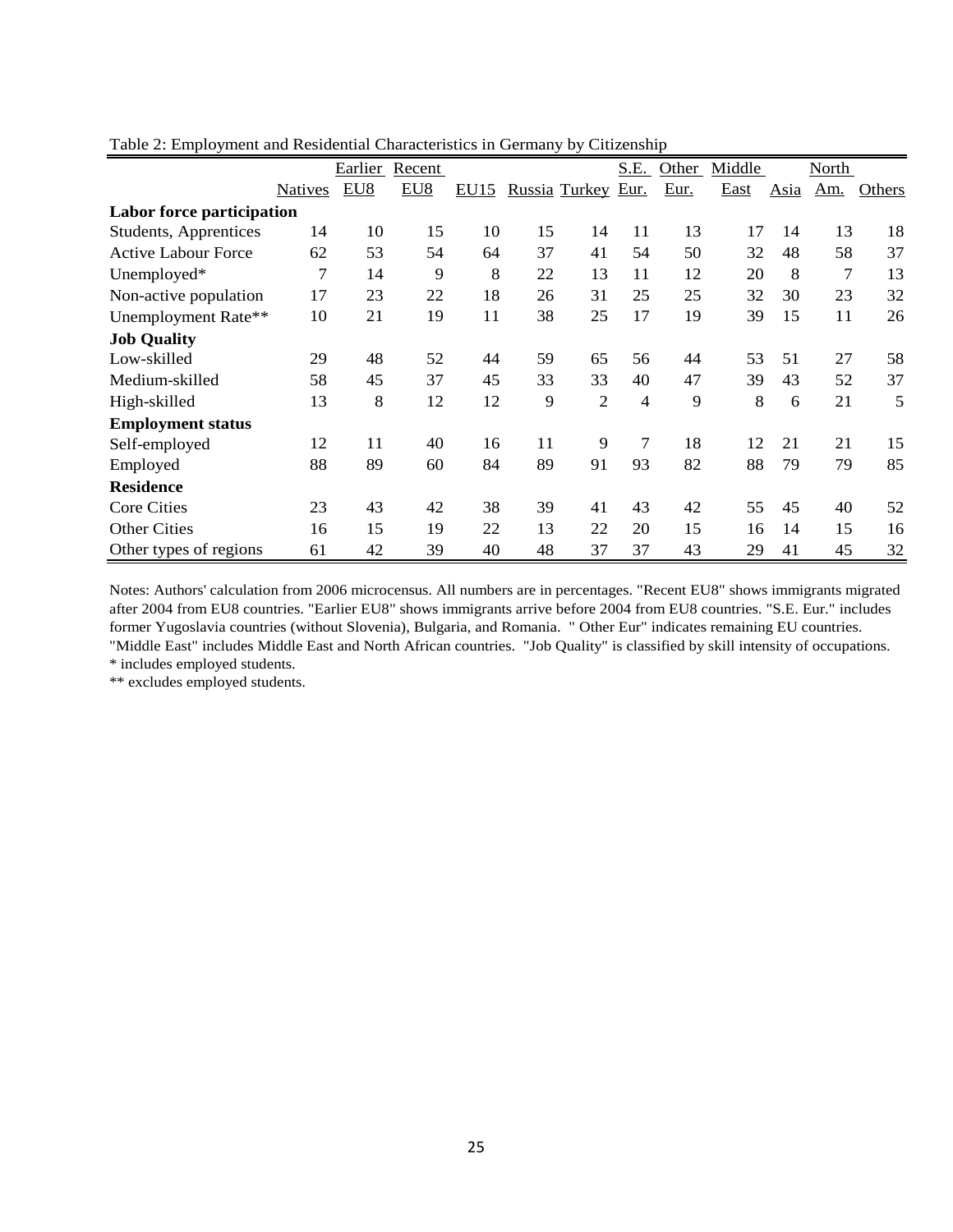Table 3: Labor Market Outcomes by Citizenship

|                           | Logincome |         | Loghourly-wage |         | Work Hours |         | Employment |            | Self Employment |         |
|---------------------------|-----------|---------|----------------|---------|------------|---------|------------|------------|-----------------|---------|
| EU8-Recent imm.           | $-0.278$  | (0.005) | $-0.246$       | (0.006) | $-0.740$   | (0.038) | $-0.233$   | (0.006)    | 0.158           | (0.004) |
| EU8-Earlier imm.          | $-0.211$  | (0.001) | $-0.166$       | (0.000) | $-1.198$   | (0.007) | $-0.128$   | (0.005)    | $-0.009$        | (0.001) |
| Non-EU imm.               | $-0.125$  | (0.009) | $-0.100$       | (0.008) | $-0.776$   | (0.034) | $-0.145$   | $-(0.001)$ | $-0.020$        | (0.000) |
| EU15 imm.                 | $-0.027$  | (0.006) | $-0.037$       | (0.005) | 0.612      | (0.013) | $-0.032$   | (0.002)    | 0.027           | (0.000) |
| Native-Other              | $-0.100$  | (0.004) | -0.086         | (0.004) | $-0.630$   | (0.021) | $-0.063$   | (0.001)    | $-0.021$        | (0.000) |
| Gender                    | $-0.469$  | (0.009) | $-0.180$       | (0.007) | $-8.597$   | (0.052) | $-0.129$   | (0.006)    | $-0.041$        | (0.000) |
| Age                       | 0.266     | (0.015) | 0.147          | (0.027) | 1.998      | (0.403) | 0.001      | (0.022)    | 0.058           | (0.003) |
| <b>Years of Education</b> | 0.081     | (0.006) | 0.066          | (0.005) | 0.489      | (0.035) | 0.028      | (0.003)    | 0.009           | (0.000) |

*Notes:* Number of observations are 240,413 for first three regressions and 421,840 for last two regressions. Standard errors clustered by state are shown in parentheses. Each regression also controls for polynomial of age up to degree four, and 16 state indicators. "EU8-Recent" shows immigrants who arrived after 2004 from EU8 countries. "EU8-Earlier" shows immigrants who arrived before 2004 from EU8 countries. "EU15 imm" shows all immigrants from EU15 countries. "Non-EU imm." indicates immigrants outside the EU. "Native-Other" indicates German citizens who obtained German nationality after birth. The omitted group is German natives in all regressions.

Table 4: Labor Market Outcomes by Citizenship for all Immigrant Groups by Arrival Status.

|                           |          | Logincome | Loghourly-wage |         | Work Hours |         |          | Employment | Self Employment |         |
|---------------------------|----------|-----------|----------------|---------|------------|---------|----------|------------|-----------------|---------|
| EU8-Recent imm.           | $-0.277$ | (0.003)   | $-0.245$       | (0.005) | $-0.745$   | (0.037) | $-0.231$ | (0.008)    | 0.157           | (0.005) |
| EU8-Earlier imm.          | $-0.210$ | (0.001)   | $-0.166$       | (0.001) | $-1.199$   | (0.014) | $-0.127$ | (0.007)    | $-0.009$        | (0.001) |
| Non-EU Earlier imm.       | $-0.126$ | (0.007)   | $-0.104$       | (0.006) | $-0.741$   | (0.041) | $-0.125$ | (0.002)    | $-0.021$        | (0.001) |
| Non-EU Recent imm.        | $-0.371$ | (0.003)   | $-0.256$       | (0.005) | $-2.595$   | (0.076) | $-0.442$ | (0.012)    | $-0.037$        | (0.002) |
| EU15-Earlier imm.         | $-0.031$ | (0.004)   | $-0.045$       | (0.002) | 0.794      | (0.033) | $-0.023$ | (0.001)    | 0.025           | (0.001) |
| EU15-Recent imm.          | 0.058    | (0.009)   | 0.114          | (0.004) | $-1.627$   | (0.138) | $-0.220$ | (0.008)    | $-0.010$        | (0.002) |
| Native-Other              | $-0.099$ | (0.003)   | $-0.085$       | (0.003) | $-0.630$   | (0.024) | $-0.061$ | (0.003)    | $-0.021$        | (0.000) |
| Gender                    | $-0.469$ | (0.009)   | $-0.179$       | (0.007) | $-8.597$   | (0.050) | $-0.129$ | (0.006)    | $-0.041$        | (0.000) |
| Age                       | 0.263    | (0.014)   | 0.144          | (0.024) | 2.019      | (0.373) | 0.003    | (0.024)    | 0.059           | (0.002) |
| <b>Years of Education</b> | 0.081    | (0.006)   | 0.066          | (0.005) | 0.492      | (0.032) | 0.029    | (0.002)    | 0.009           | (0.000) |
|                           |          |           |                |         |            |         |          |            |                 |         |

*Notes:* Number of observations are 240,413 for first three regression and 421,840 for last two regressions. Standard errors clustered by state are shown in parantheses. Each regression also controls for polynomial of age up to degree four, and 16 state indicators. "EU8-Recent imm.", "EU15-Recent imm.", " Non-EU Recent imm." show immigrants who arrived after 2004 from EU8 countries, from EU15 countries, and outside the EU respectively. "EU8-Earlier imm.", "EU15-Earlier imm.", " Non-EU Earlier imm." shows immigrants who arrived before 2004 from EU8 countries, from EU15 countries, and outside the EU, respectively. "Native-Other" indicates German citizens who obtained German nationality after birth. The omitted group is German natives in all regressions.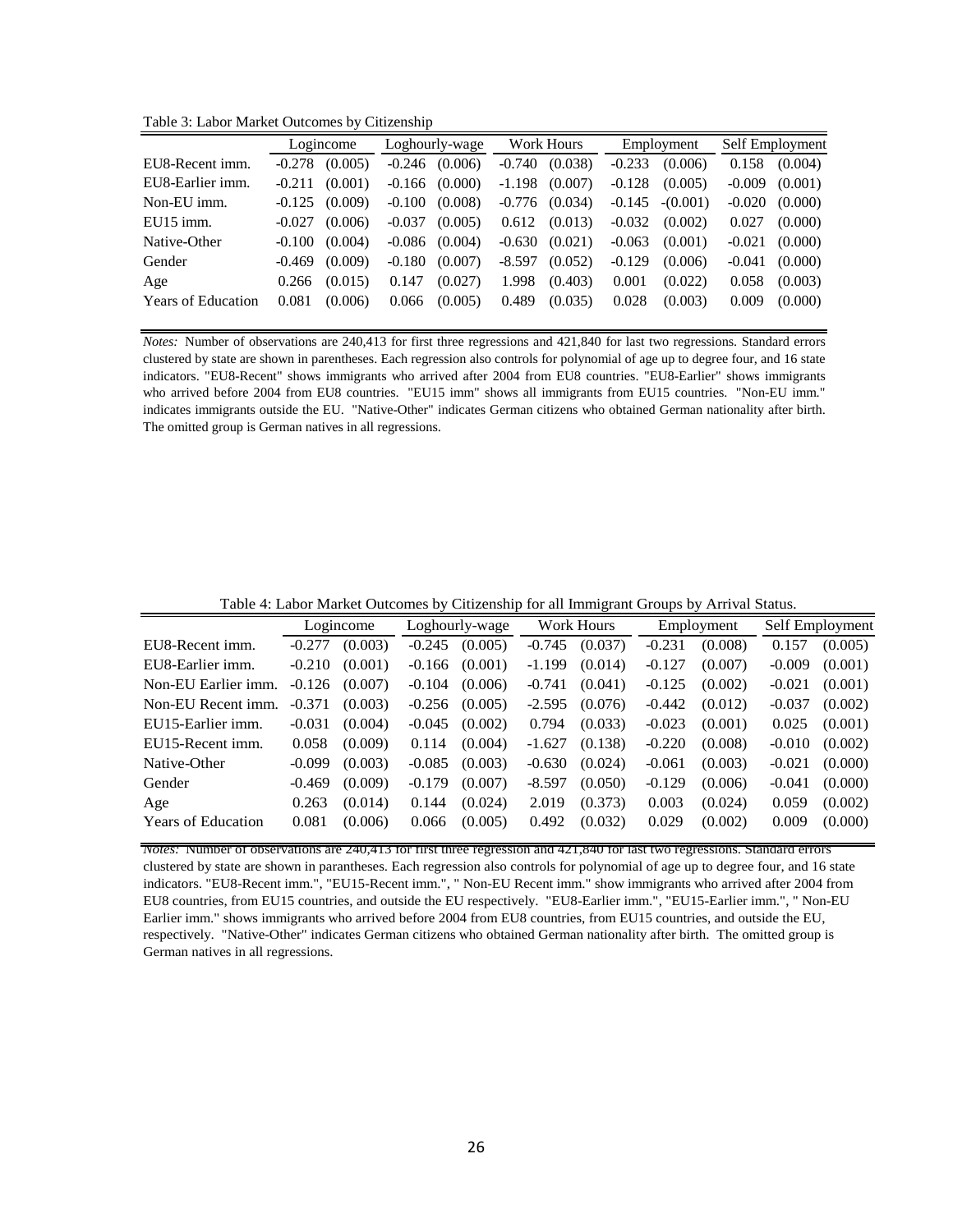

Figure 1: The Stock of EU8 Immigrants in 2006 by Year of Arrival and Gender

*Notes:* The X-axis shows the year of arrival in 3-year intervals and the Y-axis shows the percentage of total population by gender. In order to calculate the stock, we take the number of male immigrants in 2006 from a year of arrival interval and divide this by total number of males in 2006 and then multiply this share by 100 to express it in percentage points. Female stock percentages are calculated similarly.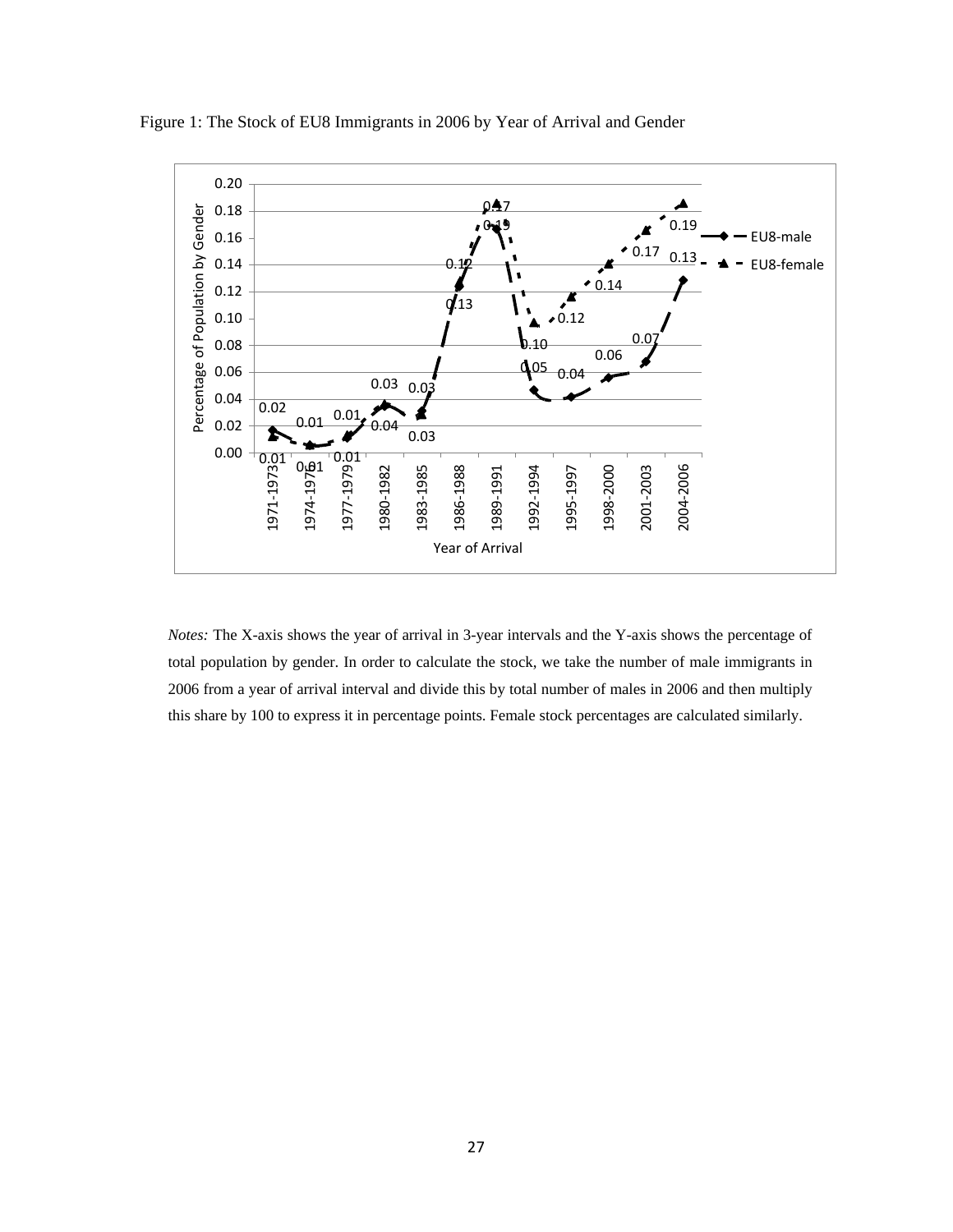

Figure 2a: Average Years of Schooling of Male Immigrants by Year of Arrival and Country of Origin

*Notes:* The X-axis shows the year of arrival in 3-year intervals and the Y-axis shows average years of schooling in 2006. "EU8-male", "EU15-male", "NonEU-male" indicate average years of schooling of male immigrants from the EU8, EU15, and remaining countries respectively.